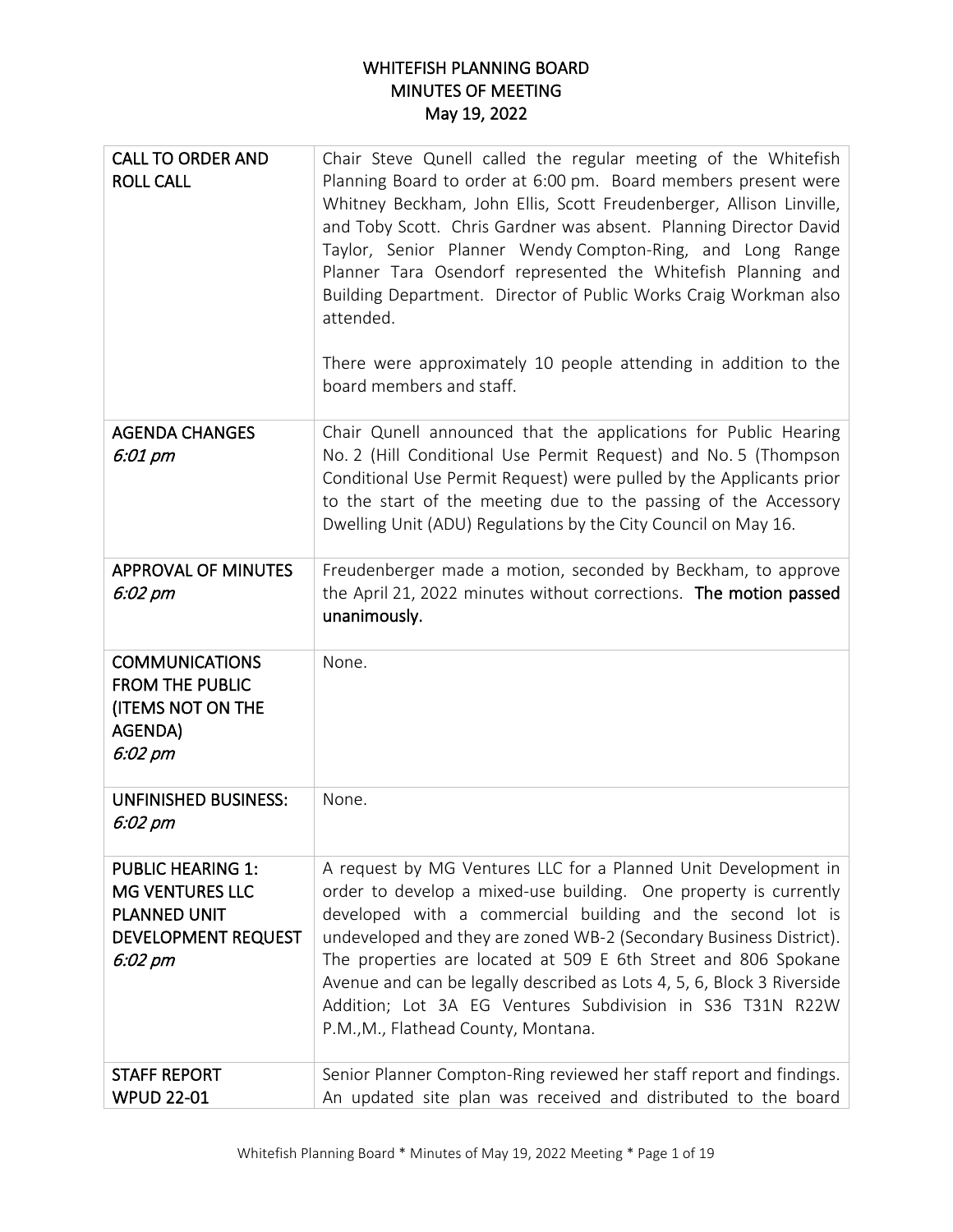| (Compton-Ring)                     | tonight. As of the writing of WPUD 22-01, one comment had been<br>received with concerns about the changing nature of their<br>neighborhood away from residential; no additional comments have<br>been received since then.<br>Staff recommended adoption of the findings of fact and conditions<br>of approval within staff report WPUD 22-01 and for approval of the<br>Planned Unit Development for the MG Ventures LLC project to the<br>Whitefish City Council, as submitted by the applicant, and deviations<br>to the zoning be granted.                                                                                                                                                                                                                                                                                                                                                                                                                                                                                                                                                                                                                                                                                                                                                                                                                                                                                                                                                                                                                                                                                                                                                                                                                                                                                                                                                                                                                                                                                                                                                                                          |
|------------------------------------|------------------------------------------------------------------------------------------------------------------------------------------------------------------------------------------------------------------------------------------------------------------------------------------------------------------------------------------------------------------------------------------------------------------------------------------------------------------------------------------------------------------------------------------------------------------------------------------------------------------------------------------------------------------------------------------------------------------------------------------------------------------------------------------------------------------------------------------------------------------------------------------------------------------------------------------------------------------------------------------------------------------------------------------------------------------------------------------------------------------------------------------------------------------------------------------------------------------------------------------------------------------------------------------------------------------------------------------------------------------------------------------------------------------------------------------------------------------------------------------------------------------------------------------------------------------------------------------------------------------------------------------------------------------------------------------------------------------------------------------------------------------------------------------------------------------------------------------------------------------------------------------------------------------------------------------------------------------------------------------------------------------------------------------------------------------------------------------------------------------------------------------|
| <b>BOARD QUESTIONS</b><br>OF STAFF | Ellis asked and Compton-Ring said the off-site parking will no longer<br>be an off-site parking lot because they will do a lot line adjustment<br>and the interior lot lines will be eliminated so it will be just one big<br>lot now instead of the four separate current lots. They do not need<br>that particular zoning deviation anymore. In the map provided<br>tonight, Ellis said it looks like the driveway and trail get jumbled<br>together and Compton-Ring said they will be very close. Ellis asked<br>and Compton-Ring said the light grey area on the map next to the<br>parking spaces is sidewalk. Ellis asked and Compton-Ring said as far<br>as requiring landscaping between the parking lot and City property,<br>when they did the River restoration, they did some restoration<br>landscaping. Ellis suggested requiring this Applicant to provide<br>bushes and trees to screen the parking lot. Compton-Ring said the<br>Parks Department will need to evaluate how they want to manage<br>the park. Ellis asked if there are any restrictions on them changing<br>the building and putting a height of 45-feet on E 6th Street if we<br>approve the height deviation to 45-feet tonight. Compton-Ring said<br>the Board could say according to the drawing submitted in the plans,<br>which would be a good clarification.<br>Qunell asked and Compton-Ring said she thinks the City built the<br>existing gravel trail. Qunell said there are actually City lights on the<br>trail there and Director Workman said the lights stop where the trail<br>transitions from paved to gravel at the lot line. Director Workman<br>said we pay \$1.00 for an annual license to maintain a gravel trail,<br>and, as part of the easement agreement, it is not permitted to be<br>paved. The streetlights stop at the property where the parking lot is;<br>it is just a graded trail with no lights. We have a permanent<br>easement for the paved part but not for the rest. Qunell asked and<br>Compton-Ring said the parking lot will be asphalt.<br>Freudenberger said "buffer average" is a new term to him and |
|                                    | Compton-Ring explained the 75-foot buffer along the length of the                                                                                                                                                                                                                                                                                                                                                                                                                                                                                                                                                                                                                                                                                                                                                                                                                                                                                                                                                                                                                                                                                                                                                                                                                                                                                                                                                                                                                                                                                                                                                                                                                                                                                                                                                                                                                                                                                                                                                                                                                                                                        |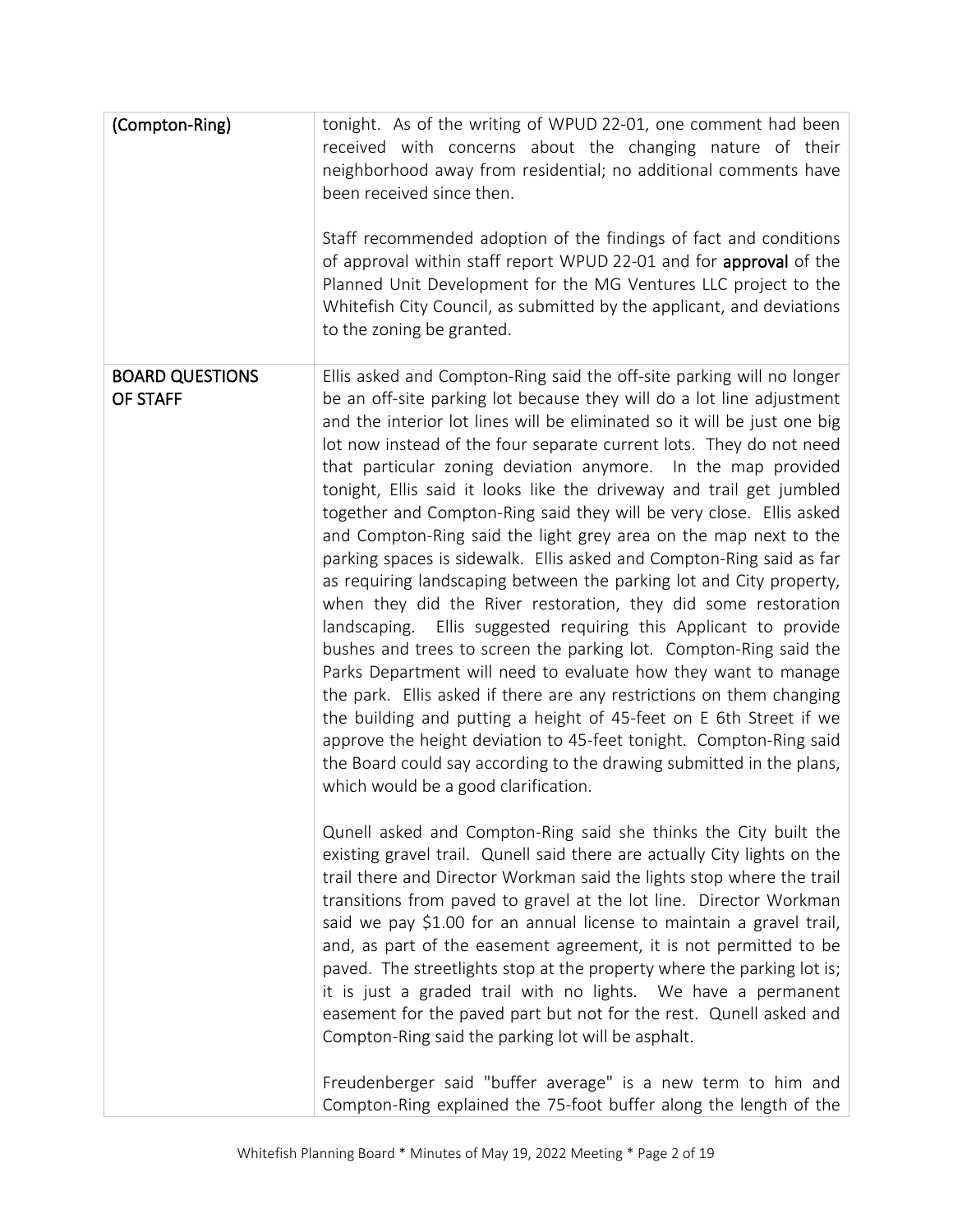river which can be manipulatedso the overall square footage remains the same but may be larger in some areas and less in other areas.

Scott asked if we could ask for something other than asphalt, maybe individual bricks where water can run between them, for the parking lot. Compton-Ring said the material used would have to meet the City's Engineering Standards. Director Workman said the subsurface treatment (compacted gravel and sand layer) that would be required to set a paver to support a vehicle is not going to be a considered a pervious surface; he thinks it would be compacted to the point where water would run right off. We do not have a standard in the Engineering Standards right now for a brick paver parking lot or street and he does not think it would be the right treatment for this environment adjacent to the Whitefish River. Director Workman said there will be an approved Stormwater Management Plan with this project, though, since it is directly adjacent to the River. They will not have to detain water but treatment will be required as part of this project and that is included in the conditions.

Chair Qunell said this is a weirdly-shaped piece and asked if there is any building envelope where the parking lot is situated if it were a separate lot; Compton-Ring said there is very limited space. Between the property line, River buffers, and floodplain buffers, there is a small triangular piece, and right underneath it is a big sewer line with an easement. Chair Qunell asked and Compton-Ring said people who wanted to use the parking lot will enter from the north off E 6th Street and exit on Spokane Avenue, one-way. He asked if they need to have an agreement with Après to access their parking lot. Compton-Ring said they will need to work with the Montana Department of Transportation (MDT).

Scott asked and Compton-Ring said as part of their Engineering Plans they will need to put up a sign indicating the entrance is on E 6th Street.

Freudenberger said the map shows there is 350-feet that needs to be purchased from MDT and Compton-Ring said she thinks that is to put the driveway in, but the Applicant could explain.

| <b>PUBLIC HEARING</b>       | Chair Qunell opened the public hearing.                                                                                          |
|-----------------------------|----------------------------------------------------------------------------------------------------------------------------------|
| <b>APPLICANT / AGENCIES</b> | Scott Elden, founder and partner at Montana Creative and Design,<br>158 Railway Street, presented on behalf of Aaron Wallace and |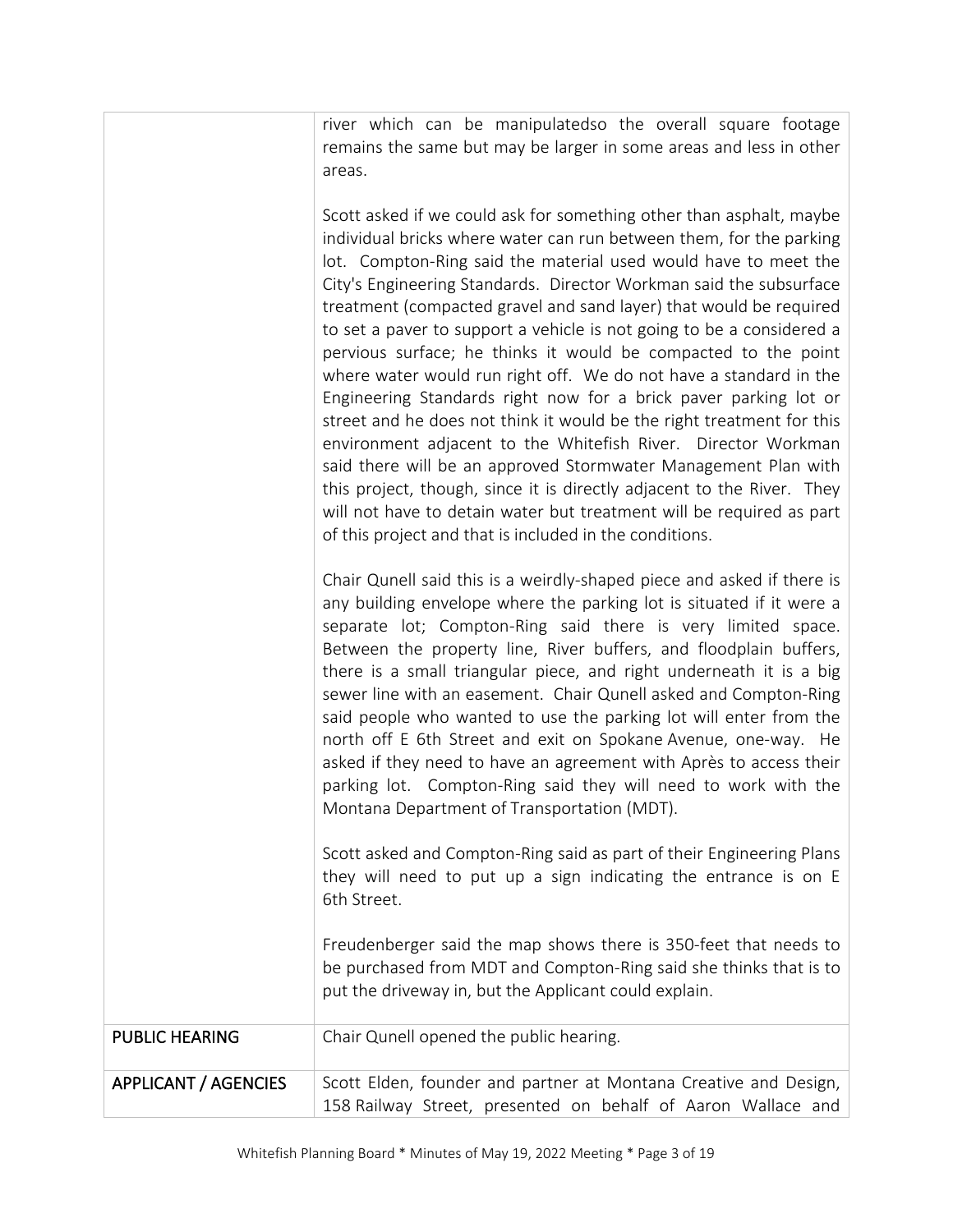represented MG Ventures. He said he would answer questions presented regarding the requested 45-feet height deviation, the triangle of MDT land being discussed, and the one-way driveway and other parking issues.

In terms of the height, as the new drawing shows their design intention is to build a three-story building in appearance to the public (E 6th Street and Highway 93 S). The reason for the 45-foot portion is to have space to create the extra parking below the building where there happens to already be a big dip in the current property which has been modified from what surely was its original topography. Taking advantage of that allows them to create underbuilding parking which speaks to the scope of project. Why underground parking? Why keep the existing parking on  $E_0$  6<sup>th</sup> Street? Why secure this neighboring property for parking and then split off most of the property to give to the City as a park? The owner went to the City asking to partner together to secure the parkland and solve the parking access to the park, mitigate the issue with the easement and sewer line easement, and provide an improvement to this otherwise disturbed property. Through some meetings it was determined to do it this way.

In order to have enough scope of project, you have the three-story building on the front which basically provides enough revenue to purchase the adjacent land which then combined allows for contiguous parking and takes away the deviation Compton-Ring mentioned. Instead of having parking by agreement on opposite properties, through the boundary line adjustment and purchase agreements we'll now have one contiguous piece of private land.

At the Park Board meeting it was determined as well to have a separate parcel of land, dedicate parking to the City, and secure the City's interest for the parkland and secure the private owners contiguous parking. There are some spaces in float and a certain amount need to be dedicated to the residential uses and uses for the building which is provided in the Staff Report. Going underneath provides the building requirements in full. As mentioned in the Staff Report, the parking requirements for the building next door need to be met as well as a function of this change. That triggers the 45-foot section around the largely invisible side where there is a low spot in the property.

There is another little commercial unit down on the parking level and they are not sure who might want to take, but the idea was a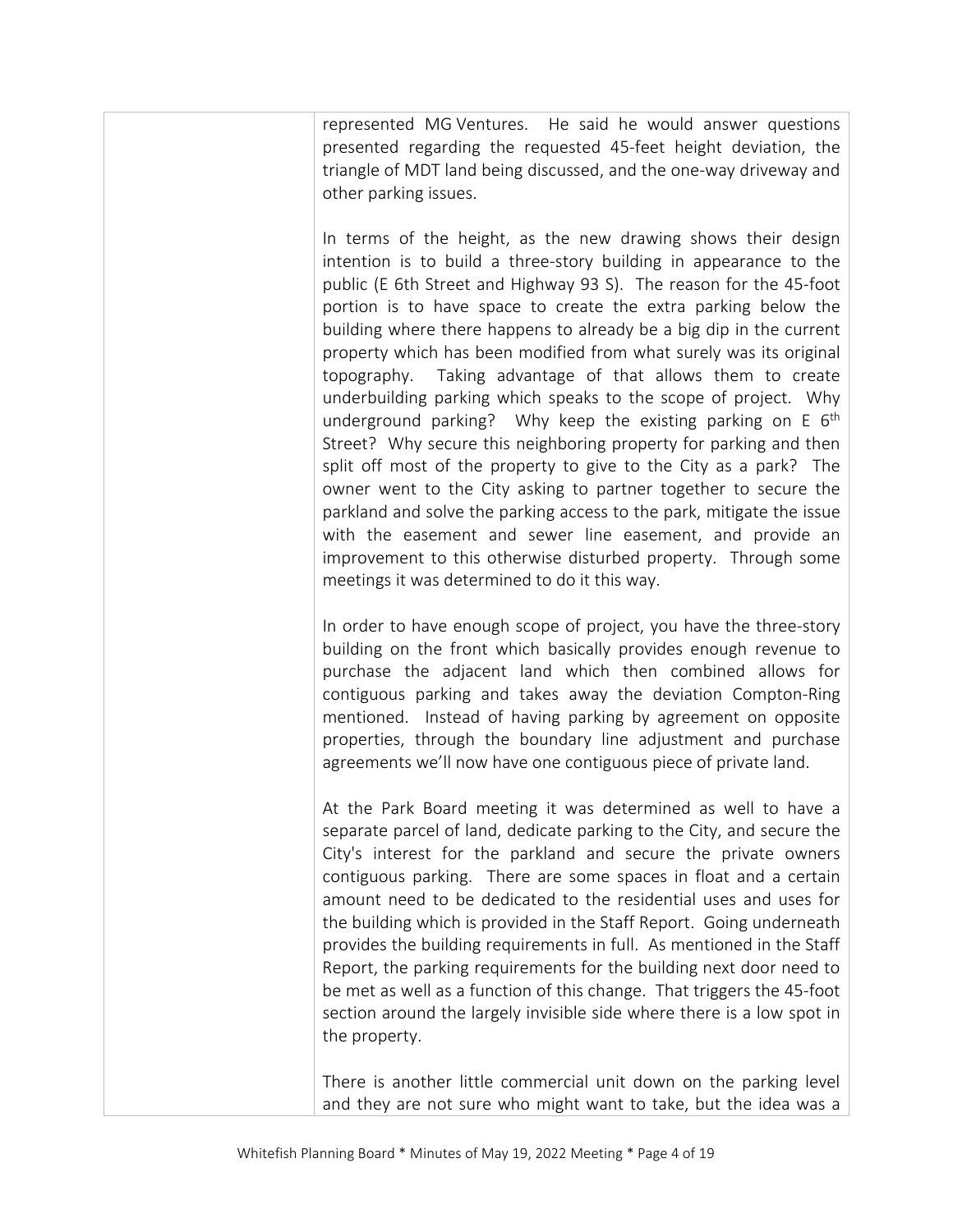paddleboard rental, coffee shop, or some other amenity to complement the park might be nice. By condition of the Staff Report this scale drawing on Page 6 or 7 would be the design intent so they would not be able to put a 45-foot façade on E 6th Street or on Highway 93 S.

The triangle section provides exactly the connection through the pinched point and MDT was willing to part with it as it fit their leeway requirements for what they can do with parcels like that. It just so happened to also resolve the little hourglass section where the driveway and path pass. Shared use was also mentioned and through the process of final design, road path, grading, drainage, etc., are well handled by requirement. That little section may have a shared section. Mr. Elden happens to live on the same thing on the bike trail by the Pedestrian Bridge where a section of roadway is both the bike trail and the alley altogether. They would obviously like to avoid that in final design as much as possible, but it is a question of that final grading and how it is provided by the purchase of the section from MDT.

Regarding the improvement of the park and drainage of the parking lot, as with any parking lot plan in town they must meet Engineering requirements, so a runoff, grading and drainage plan will need to be submitted as standard procedure. It has been discussed before about permeable surfaces versus impermeable surfaces. Any new development must handle their stormwater, and this would be no different. It is always intended for the benefit of the neighboring properties and in this case the River. Also, every project reviewed by the City must meet a stormwater and sedimentation plan during construction.

Regarding the sidewalk and potential landscaping, any new project has to meet basic standards through the Architectural Review Committee, not just for the building but also for a basic landscape plan. There is basically a partnership going on with the parkland right along the parking lot and the spaces will be dedicated to the park, so it is their frontage. What they want to do with the park and how they want to develop and landscape it is up to them but at a minimum, this project would have to meet the guidelines of ARC to their satisfaction for approval for permit.

The Applicant agrees to all the conditions of approval other than the condition regarding paving continuation of the trail. They think it may not be appropriate at this time because the Park Board may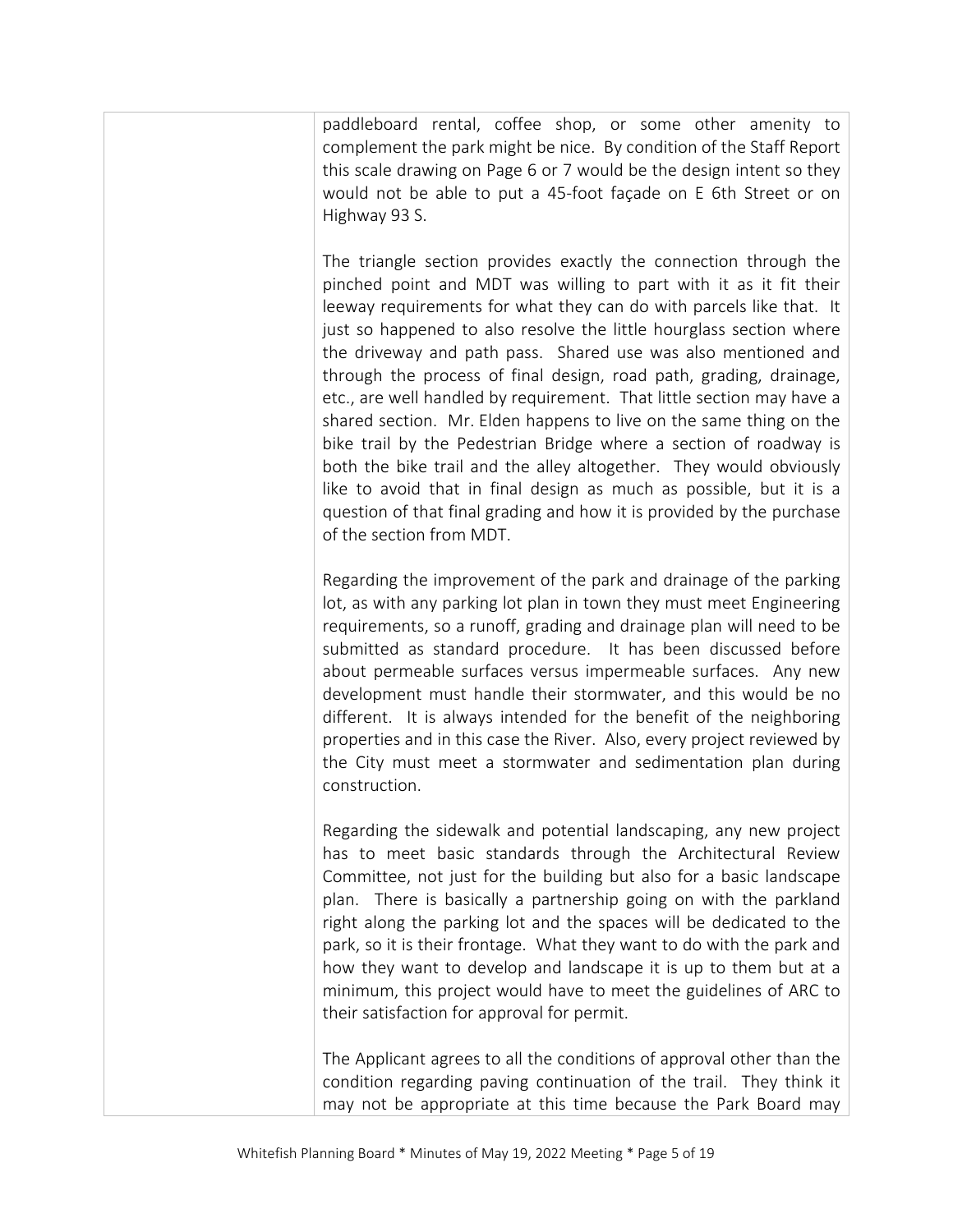want to move it or develop it in a certain way. They think it might be premature or presumptive to require the Applicant, not only from a cost reason, but also that it may not be appropriate or practical to pave it at this time or at the time they would want to pave the parking lot. They suggested an agreement be set up with the Parks Board in terms of the sidewalk adjacent to the parking to discuss the terminus of the trail, etc. Maybe other language could be developed around to better suit the Park Board's intention.

Ellis said he is not concerned about the building being 45-feet on the south side because the land slopes down, but he is concerned about giving a height deviation to 45-feet in case they change their mind and want to put 45-feet on E 6th Street. Mr. Elden said the drawing shows three-stories with only underground parking as the 45-foot section.

Freudenberger asked and Mr. Elden said there will be an elevator shaft for residential use located where the 45-foot comes in. An elevator for any building in town is an allowable extension into the 35-foot to 45-foot span and for access per Fire Code. It is located near E 6th Street and the degree to which that will come up will be the mechanical space required for safety above that. So that penetration arguably would be between the 35-foot and 45-foot distance, not the entire façade and set back from the façade.

Scott asked and Mr. Elden said the parking floor will have access to the elevator and usually the stair corridor and elevator go together.

Doug Peppmeier, TD&H Engineering, 450 Corporate Drive in Kalispell, said he is serving as the Civil Engineer on the project. He agrees with the Planning Board that drawings are not part of its approval process, but the 45-feet is to the low point, so the way it is written is they cannot have a 45-foot building on  $E$  6<sup>th</sup> Street, it would be a maximum of 35-feet.

Regarding MDT access, it is shared. Spokane Avenue is an access-controlled highway because it is MDT, as they do not want a bunch of accesses. Any time there is a change in use, MDT requires the access permit to be updated and it will be a part of that process.

Regarding the pavers, that is a great idea but the problem with the River and banks is any water on the banks adds to slope instability issues, which we have a lot of. The idea is to capture and treat the water, and put it back in the River, not the bank. Scott asked and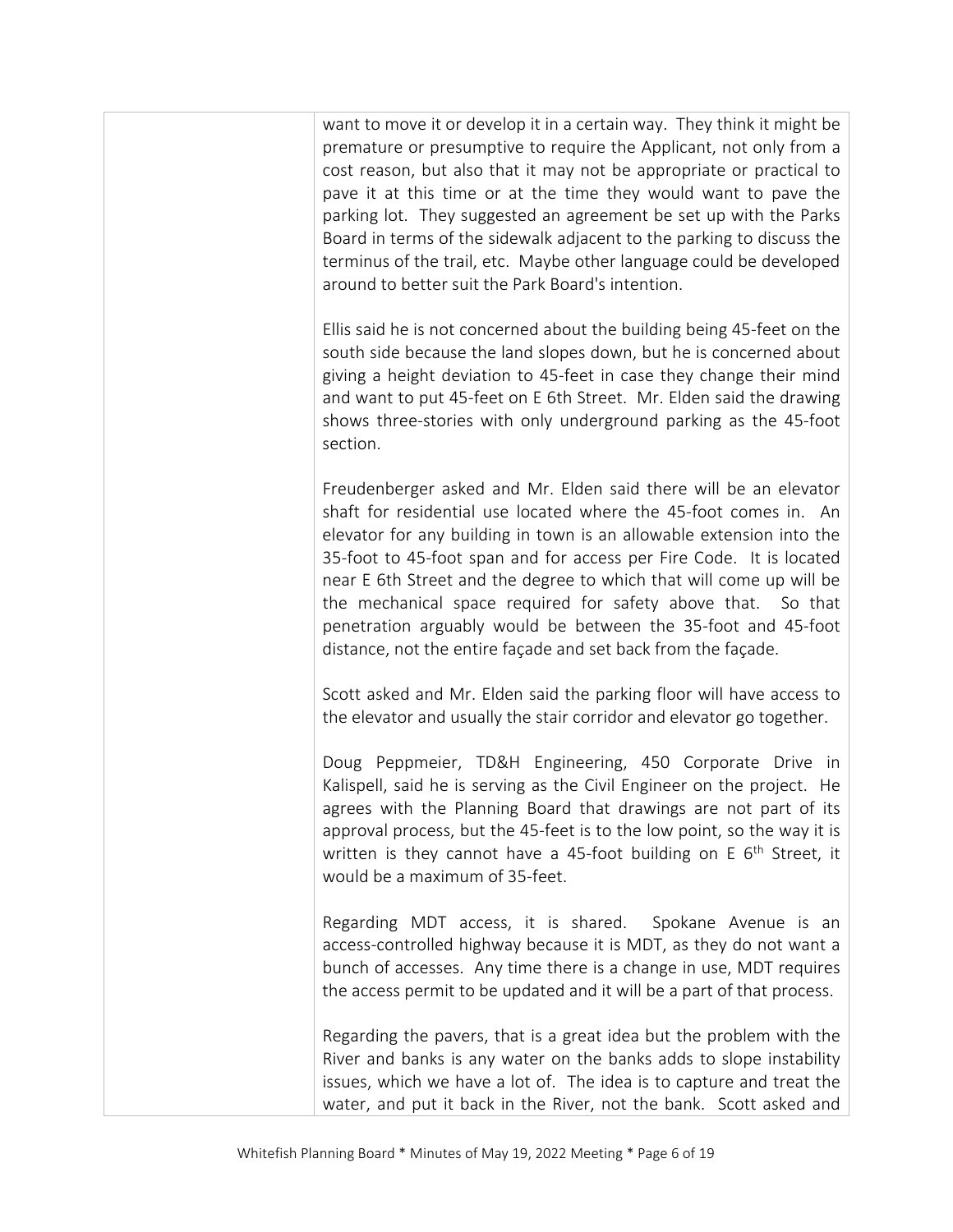Mr. Elden said they will be required to do a full stormwater analysis as part of the final design.

They tried to get an easement from MDT in order to pull the access road further away from the River, but they do not want to give up anything. The City's sewer main goes there and this is the only place they can cross. They are purchasing that piece which is less than 2,000 square feet total and not really buildable. The path and sidewalk interface is a good point and something they have looked at. What they plan is for it to be like a City standard street with a 6-inch curb and not at the same grade to give a barrier.

Chair Qunell asked if the trail and dock that are part of this will be public and Mr. Peppmeier deferred the question to the Applicant.

Monte Gilman, MG Ventures, PO Box 382, said the path and dock, not on the parkland, will be private for use by the residential owners. The City can do what they want with the 1.1-acre park being given to them, including a dock. The 806 Spokane Avenue property is pretty much worthless to anyone but him and the City of Whitefish and the sellers know it. It has a ±2,000 square foot pad in the middle of it that could possibly be developed, but the City sewer is right underneath. It has been on and off the market for years and was recently under contract for six months at \$700,000 or \$800,000, and that fell through, so he contacted the sellers and put a deal together which he brought to the City hoping to partner. The bike trail easement is not permanent and could be revoked with a 30-day notice. He spoke with Mayor Muhlfeld, who said the City has expressed a lot of interest in this property and would want to buy it, but it has been too complicated and expensive. So, Mr. Gilman had to buy it on his own, incur debt, build a parking lot, and then give 1.1 acres to the City, which he is happy to do.

Ellis asked and Mr. Gilman said he is aware he will need to get a 310 Permit from the Conservation District for the path and dock. If he still owns the property when the path is paved or the dock built, he will have to get a 310 Permit, but if he conveys it to the City before the path is worked on, the City will have to get a 124 Permit from Fish, Wildlife & Parks (FW&P). Ellis anticipates FW&P will want the unpaved portion of the current trail moved further from the Whitefish Riverbank.

Mr. Gilman said he feels the requirement to pave the path might be a little unfair and he would appreciate some back and forth on that,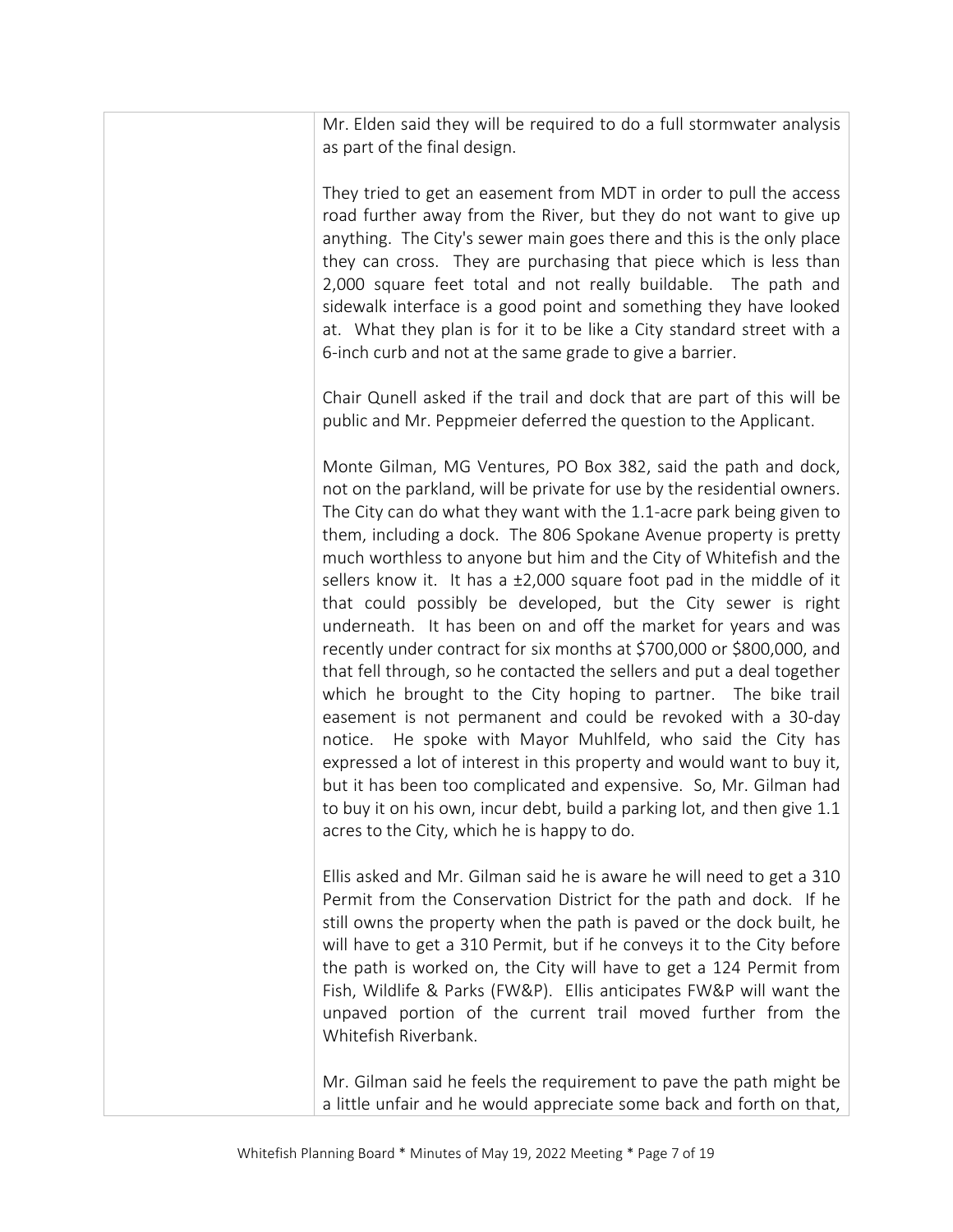|                | especially since we do not even know where the path will be located.                                                                                                                                                                                                                                                                                                                                                                                                                                                                                                                                                                                                                                                                                                                                                                                                                                                                                                                                                                                                                                                                                                                                                                                                                                                                                                                                                                                                                                                                                                                                                                                                                                                                                                                                                                                                                                                                                                                                                                                                                                                                                        |
|----------------|-------------------------------------------------------------------------------------------------------------------------------------------------------------------------------------------------------------------------------------------------------------------------------------------------------------------------------------------------------------------------------------------------------------------------------------------------------------------------------------------------------------------------------------------------------------------------------------------------------------------------------------------------------------------------------------------------------------------------------------------------------------------------------------------------------------------------------------------------------------------------------------------------------------------------------------------------------------------------------------------------------------------------------------------------------------------------------------------------------------------------------------------------------------------------------------------------------------------------------------------------------------------------------------------------------------------------------------------------------------------------------------------------------------------------------------------------------------------------------------------------------------------------------------------------------------------------------------------------------------------------------------------------------------------------------------------------------------------------------------------------------------------------------------------------------------------------------------------------------------------------------------------------------------------------------------------------------------------------------------------------------------------------------------------------------------------------------------------------------------------------------------------------------------|
| PUBLIC COMMENT | Mark Andreas, 504 East 6th Street, directly across the street, said his<br>concern is the existing path. If we are trying to make a connection<br>to the same trail that goes behind Super 1, this seems like a<br>significant piece of property for that connection. If that path is not<br>feasible with a road going there and pushed off as a side, it makes a<br>big difference overall to the City vibe. If you connect all the new<br>housing in Alta Vista, etc., via bike path to downtown and to City<br>beach, you really alleviate a big parking problem the City has.<br>Maintaining that would be key to him. Regarding the elevation,<br>maybe just set an elevation based off the survey on E 6th Street as a<br>height restriction.                                                                                                                                                                                                                                                                                                                                                                                                                                                                                                                                                                                                                                                                                                                                                                                                                                                                                                                                                                                                                                                                                                                                                                                                                                                                                                                                                                                                        |
|                | Rhonda Fitzgerald, 412 Lupfer Avenue, owns property one block<br>north at 504 Spokane Avenue. This is the most northern piece of the<br>WB-2 within the recently approved Highway 93 South Corridor Plan.<br>This would be considered Segment A which abuts WR-4 which is a<br>residential district and the beginning for the approach into the<br>downtown corridor. During the Corridor Planning meetings, it was<br>very powerfully conveyed by both the community and committee<br>that Segment A retain the character of Whitefish and it be<br>enhanced. It is kind of a "no man's land" because originally it was an<br>oxbow of the River and filled by the Highway Department which is<br>why it has no use, and you cannot build on it because it is all fill. A<br>lawsuit went on for probably 15 years about who owned it. During<br>the Corridor planning it was very clear this was an important piece to<br>improve, and the riverfront park is a huge, wonderful bonus for the<br>City to obtain. She very much supports it and hopes the parking lot<br>and road do not degrade it too much. The pedestrian access on E<br>6th Street and Spokane Avenue needs to be addressed. The vision<br>of the Corridor Plan was this would have a separated greenway<br>boulevard, street trees, and sidewalks on E 6th Street and Spokane<br>Avenue, and she read several sections of the Plan supporting this.<br>Mrs. Fitzgerald thinks this is an opportunity to make that a condition.<br>Regarding the mass and scale, this is a huge building unlike any of<br>the others around it. When the community arrived at the 35-feet<br>height limit it was so you could articulate rooflines on two-story<br>buildings. Mrs. Fitzgerald does not agree with the statement in the<br>application, "To the north are single family homes that are either still<br>homes or have been converted to smaller commercial uses. Most of<br>the existing buildings are older that have been maintained or<br>updated over time or converted from their original use. There is no<br>specific style or use and we would see this building being of higher |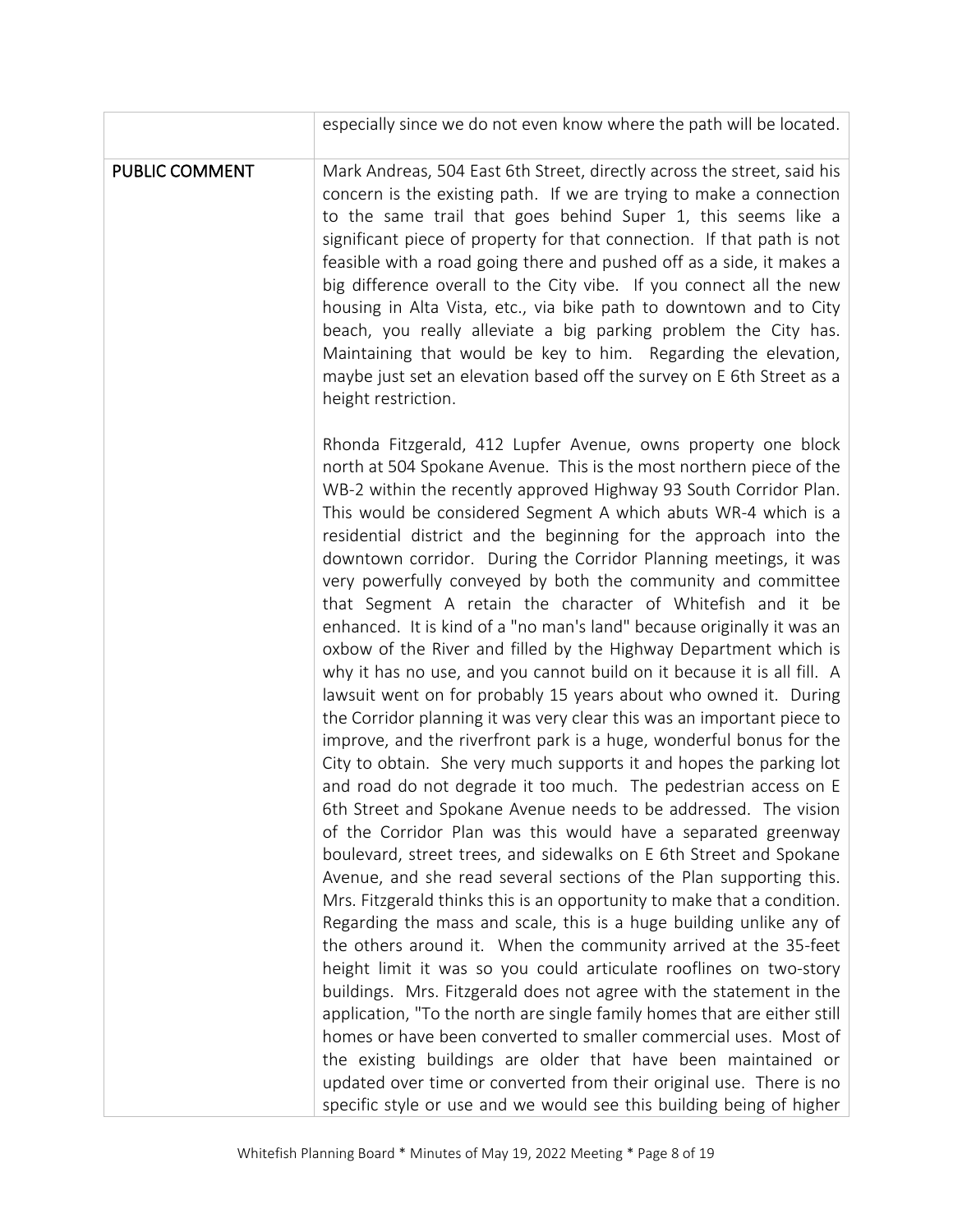|                                            | quality and style then many of the existing buildings in the area."<br>She thinks the public and the committee that developed the Corridor<br>Plan thought the abutting two blocks are charming and very<br>characteristic of Whitefish and need to be celebrated. This is not<br>consistent with the vision for Segment A and does not fit the<br>character. It is a really large box like several other really large boxes<br>that have sprung up around town. |
|--------------------------------------------|------------------------------------------------------------------------------------------------------------------------------------------------------------------------------------------------------------------------------------------------------------------------------------------------------------------------------------------------------------------------------------------------------------------------------------------------------------------|
|                                            | Mark Andreas said he also took offense to the statement<br>Mrs. Fitzgerald just read as his house is nice in his opinion and has<br>intrinsic value. If this is approved tonight, maybe the other side of<br>the street could be WB-2. Everyone is already a business, and he is<br>the only residence, and he would love to have a brewery which he<br>has said before.                                                                                         |
|                                            | Mr. Peppmeier said regarding Mrs. Fitzgerald's comments about<br>landscaping and boulevard along the Corridor, he could not agree<br>more, but we cannot do it as it is MDT-owned. They cannot do<br>anything with the sidewalk as it is in MDT right-of-way.                                                                                                                                                                                                    |
|                                            | Mr. Gilman said he appreciated all the feedback, and it is part of a<br>good discussion. Regarding the paragraph read about the adjacent<br>properties, if you continue on, it says right across the street is<br>National Parks Real Estate and immediately to the south is a hotel<br>with three-stories with another hotel right beyond that, so<br>classifying this as not fitting the neighborhood is not really accurate.                                  |
|                                            | Mrs. Fitzgerald said she understands the MDT right-of-way, but the<br>property they are going to own could have a grassy boulevard and<br>sidewalk, especially on E 6th Street. It does not have to have a<br>parking lot adjacent to the street. They could create the pedestrian<br>environment on E 6th Street, or the Planning Board could condition<br>it to have a landscape setback on E 6th Street.                                                      |
|                                            | There being no further comments, Chair Qunell closed the public<br>hearing and turned the matter over to the Planning Board for<br>consideration.                                                                                                                                                                                                                                                                                                                |
| <b>MOTION / BOARD</b><br><b>DISCUSSION</b> | Freudenberger asked and Compton-Ring said WB-2 does not have<br>same 20-foot setback for a third story as WB-3. He thought the<br>Corridor Plan Mrs. Fitzgerald was talking about was indefinitely<br>tabled but Compton-Ring said it was approved in December.                                                                                                                                                                                                  |
|                                            | Ellis asked and Compton-Ring said their drawing shows a sidewalk                                                                                                                                                                                                                                                                                                                                                                                                 |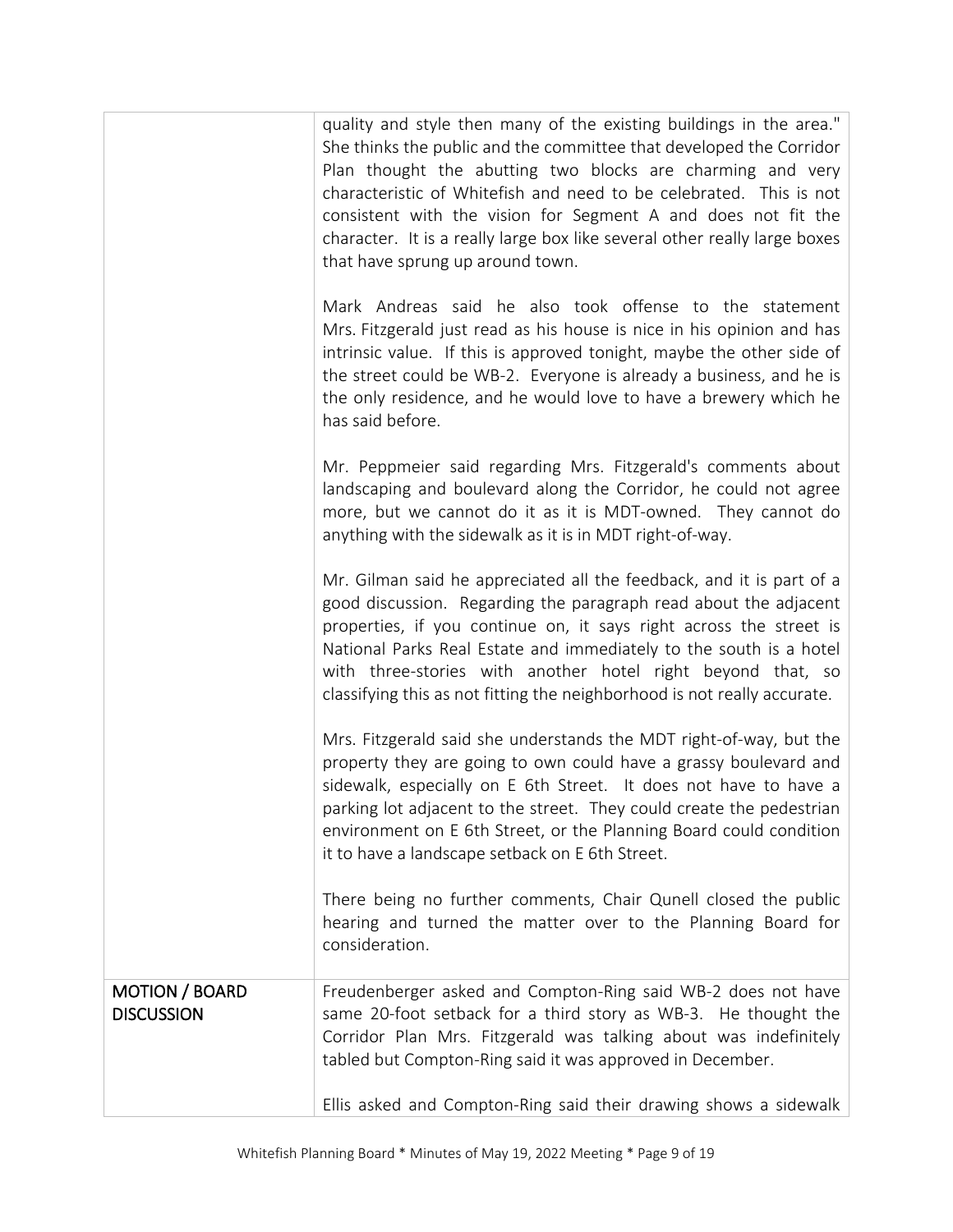along the frontage of the building between the parking and the building that connects to Spokane Avenue. It does not show it right out on the curb so they can have the parking right off the street, but it could be conditioned to ensure there is a sidewalk on their private property. It would not be a boulevard and sidewalk configuration.

Freudenberger made a motion, seconded by Scott, to adopt the findings of fact within staff report WPUD 22-01, with the fifteen (15) conditions of approval, as proposed by City Staff.

Freudenberger said he thinks this is a great use of the property and agrees with Mr. Gilman that it is a difficult property that has been looked at and available for decades. The acre plus of River frontage is beneficial to the City and he thinks that warrants the PUD.

Ellis said this is a unique property in Whitefish. He wishes the building could look more than just a square box. We have a lot of square boxes recently built downtown and along Highway 93 North. It is a hard property to do much on other than maybe what the Applicant is doing. There are some little houses in the next block leading up to Mrs. Fitzgerald's property on E 5th Street, but they probably will not remain little houses for long which is a shame.

Ellis made a friendly amendment, seconded by Chair Qunell, to add Condition No. 16 as follows, "Building height deviation is permitted only as shown in the supplied East and West elevations. Deviation from these elevations excepting the elevator shaft shall be considered a major deviation requiring approval from the Planning Board and City Council." Ellis said he just did not want to leave this with no restrictions on the 45-feet building height deviation. Even though he believes the Applicants have the best of intentions, he does not want to lead to any future temptation to change the design. The motion on the amendment passed unanimously.

Director Taylor suggested we amend Condition 10(e) to ensure that we have a public access easement on those drive aisles. It is great to have the parking and park, but you have to be able to get to it. Chair Qunell moved to amend Condition 10(e) as above, seconded by Linville. The motion passed unanimously.

Beckham said she appreciates the dedication of parkland, and it will be wonderful to have it secured and actually be part of the City and not on private land. She does not think in anyway the style of building is fitting with the character, but the Applicants basically let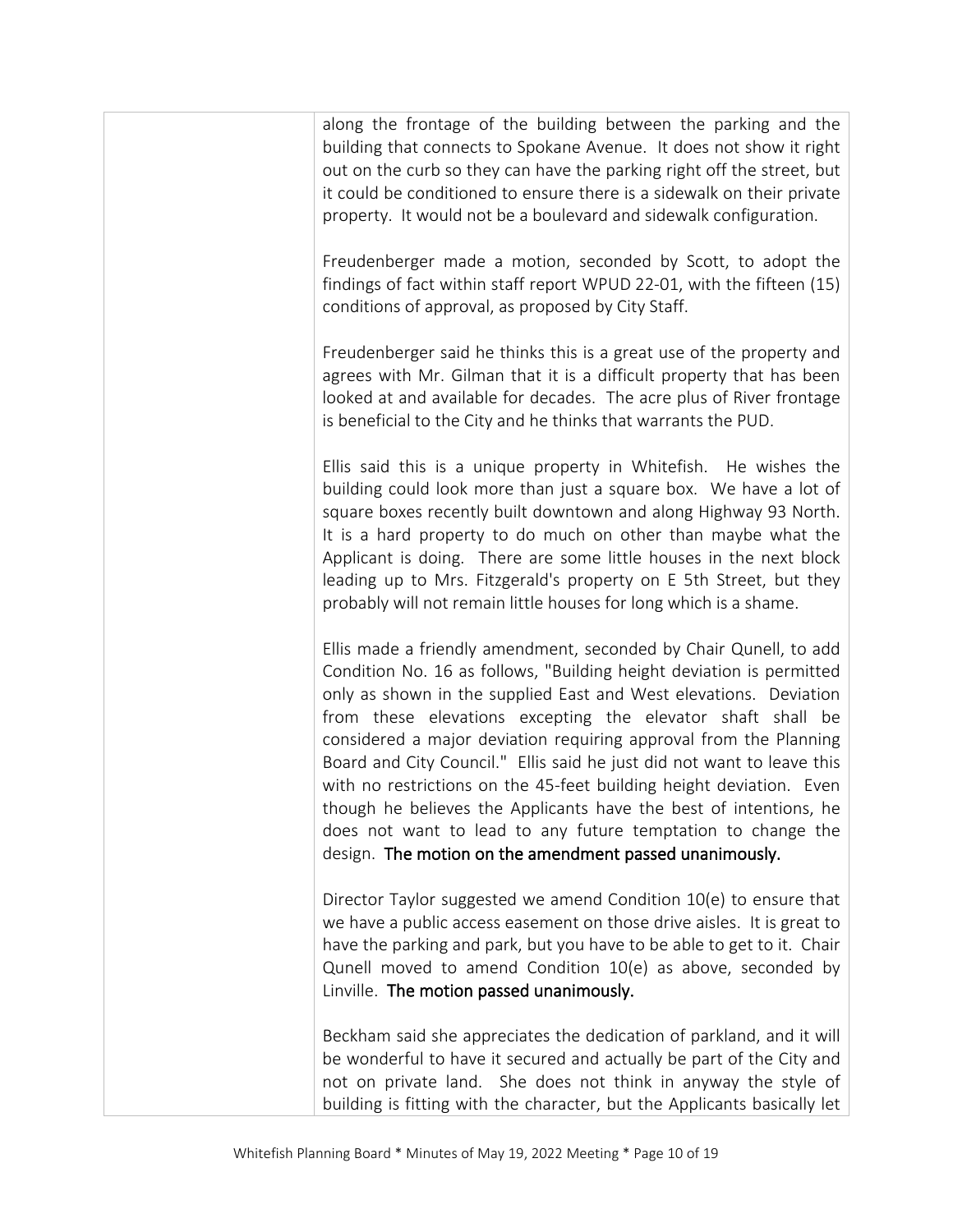the Planning Board know they are maximizing profit to be able to dedicate this land, so it is a give and take. She would like them to pay attention to the landscaping in the front and thinks the parking lot along E 6th Street is an eyesore. The sidewalk there will make sense to connect to the new entrance but at the same time it is a sidewalk to nowhere past there. The more they can do with that entrance to make it in the character of the park that it is an entrance for, not just the building, would be great.

Chair Qunell reminded the Planning Board this will go before the Architectural Review Committee before it becomes official, and they may have suggestions about what it actually looks like. We do not approve the building, just the land use, but we do have an opinion about the character.

Chair Qunell said he appreciates the donation of land, and it is past time. It seems like the City could have condemned this because it is unbuildable and just taken it anyway instead of waiting for someone to do a land use. He does not disagree with having some commercial and residential there, but in terms of public benefit he would like to see at least one of units limited for long-term affordability by deed restriction. That would be a nice bonus, but he does understand they are buying this property and giving it to the City. The building is big, but it is across the street from a big building and down the road from a big building and he thinks it will be okay. What bothers him is adding private access to our waterways. He has a problem with them building a private trail that intersects with a public path and having a private dock. He also does not quite get paving on the top of the bank and would like to see alternative materials to blacktop and/or buffered with landscaping. In terms of the eastern edge of the property and trying to put a path there, we are already kind of continuing this bike path to nowhere that kind of ends up at the new Après Hotel. It does not cross the River or a street anywhere, so he would hate to force the Applicant to build a sidewalk on their own property that does not connect to anything and probably never will. Maybe City Council will add some buffering against Highway 93 S, but he does not think it is a reasonable request of the Applicant to put in a sidewalk with a boulevard separated from Spokane Avenue, especially since there is no connectivity south or north of there. There are some things he thinks could make it better but overall, it is good enough for him, and he supports the application.

Ellis asked and Director Workman said there is no way to hook the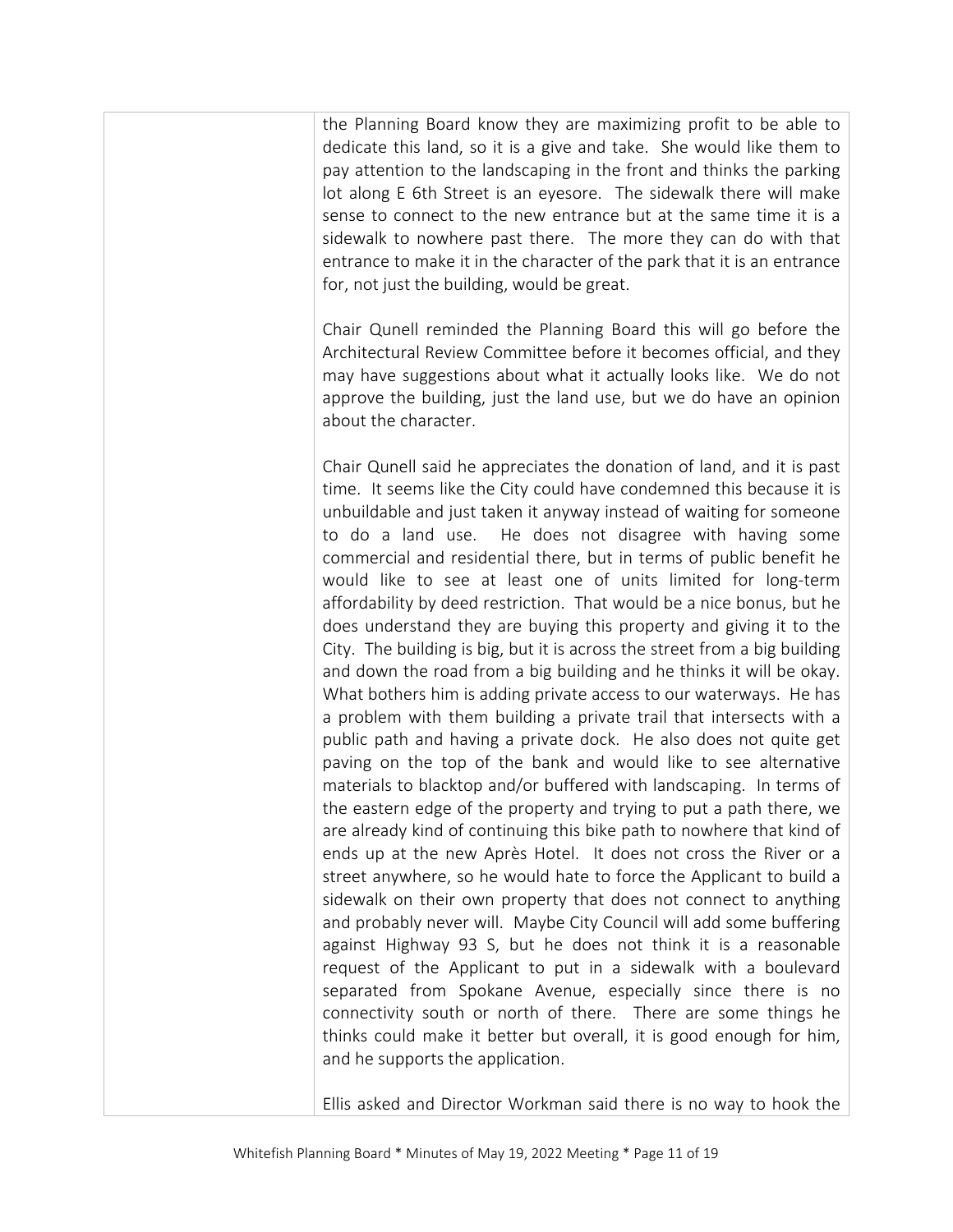|                                                                                                                                                                        | parking lot up to the City's stormwater system as the mains going<br>down Spokane Avenue discharge to the River. There is an MDT<br>storm sewer that runs down Highway 93 S, but he thinks the<br>elevation of this parking lot would be too low to connect. We have<br>some storm sewer in E 6th Street, but it discharges to the River. He<br>thinks the best thing we can do would be to create our own<br>stormwater management system down here that will have its own<br>separate treatment to be managed.                                                                                                                                                                                                                               |
|------------------------------------------------------------------------------------------------------------------------------------------------------------------------|------------------------------------------------------------------------------------------------------------------------------------------------------------------------------------------------------------------------------------------------------------------------------------------------------------------------------------------------------------------------------------------------------------------------------------------------------------------------------------------------------------------------------------------------------------------------------------------------------------------------------------------------------------------------------------------------------------------------------------------------|
| <b>VOTE</b>                                                                                                                                                            | The motion with two amendments passed unanimously. The matter<br>is scheduled to go before the Council on June 20, 2022.                                                                                                                                                                                                                                                                                                                                                                                                                                                                                                                                                                                                                       |
| <b>PUBLIC HEARING 2:</b><br>TRUE NORTH PARTNERS,<br>LLC ZONE CHANGE<br><b>REQUEST</b><br>Listed on published agenda as<br>Public Hearing No. 3.<br>$7:27 \, \text{pm}$ | A request by True North Partners LLC for a zone change due to<br>annexation into the city limits to WB-2 (Secondary Business District),<br>WR-2 (Two-Family Residential District) and SAG-10 (Suburban<br>Agriculture). The property is currently partially developed with a<br>thrift store and residence and is zoned Flathead County B-4<br>(Secondary Business) and R-3 (One Family Residential). The property<br>is located at 6335 Highway 93 S and can be legally described as<br>Tract 1BB in S1 T30N R22W, P.M., M., Flathead County, Montana.                                                                                                                                                                                        |
| <b>STAFF REPORT</b><br><b>WZC 22-03</b><br>(Compton-Ring)                                                                                                              | Senior Planner Compton-Ring reviewed her staff report and findings.<br>As of the writing of WZC 22-03, no public comments had been<br>received, and one has been received since then not in favor of<br>proposal (put in electronic packet).<br>Staff recommended adoption of the findings of fact within staff<br>report WZC 22-03 and for approval of the zone change to the<br>Whitefish City Council.                                                                                                                                                                                                                                                                                                                                      |
| <b>BOARD QUESTIONS</b><br>OF STAFF                                                                                                                                     | Ellis asked regarding the curved line in the projected drawing, is it<br>two different lots and how did it get picked where those will be<br>commercial and residential. Compton-Ring said it is one lot and that<br>line is where the future Whitefish Avenue will extend; on the north<br>end is the Riverview Meadows Subdivision so it is moving towards<br>that right-of-way. Ellis asked and Compton-Ring said the plan is for<br>Whitefish Avenue to go into Shiloh Avenue. Director Taylor said<br>typically our zoning goes to the centerline of all the roads so the<br>WB-2 should be on the centerline to differentiate between the WR-2<br>and the WB-2.<br>Scott said the property appears to be a rectangle but also appears to |
|                                                                                                                                                                        | go close to the Whitefish River, and Compton-Ring said it is on the<br>River and the River front property will be WR-2. Scott asked and                                                                                                                                                                                                                                                                                                                                                                                                                                                                                                                                                                                                        |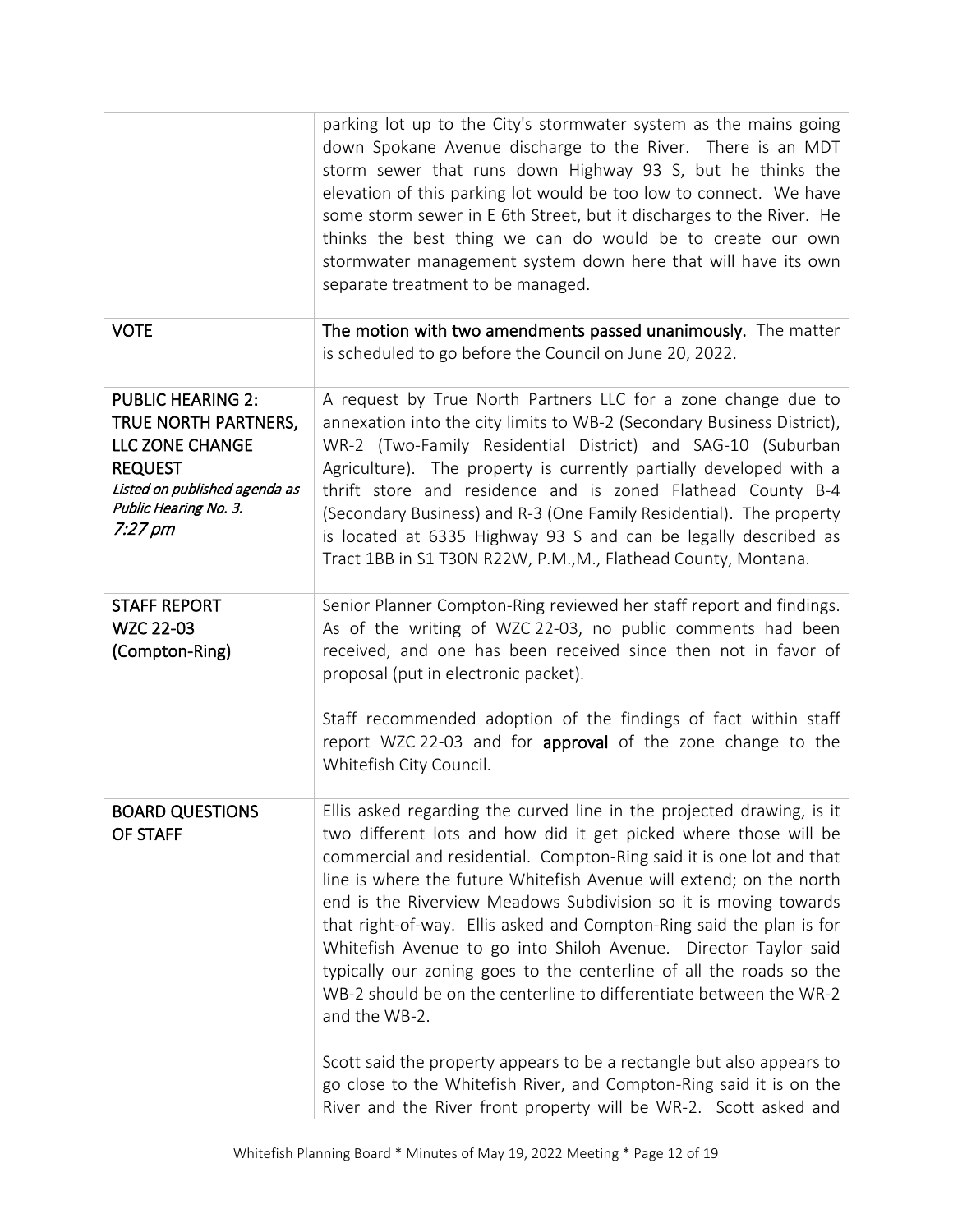|                             | Compton-Ring said the Applicant will address if we have any<br>easements along the River for a public trail as they have been in<br>discussions with the Public Works Department, but Director<br>Workman had left the meeting. Scott said it would be nice to see<br>that trail completed and paved all the way through.                                                                                                                                                                                                                                                                                                                                |
|-----------------------------|----------------------------------------------------------------------------------------------------------------------------------------------------------------------------------------------------------------------------------------------------------------------------------------------------------------------------------------------------------------------------------------------------------------------------------------------------------------------------------------------------------------------------------------------------------------------------------------------------------------------------------------------------------|
| <b>PUBLIC HEARING</b>       | Chair Qunell opened the public hearing.                                                                                                                                                                                                                                                                                                                                                                                                                                                                                                                                                                                                                  |
| <b>APPLICANT / AGENCIES</b> | Dom Goble, Morrison-Maierle, 172 Timberwolf Parkway in Kalispell,<br>spoke representing True North Partners. There is an existing 20-foot<br>wide nonmotorized public access easement they will be following for<br>the bike trail extension as represented on the displayed drawing.<br>They will negotiate the exact location as it is in a Water Protection<br>Zone.                                                                                                                                                                                                                                                                                  |
|                             | Scott asked and Mr. Goble said they plan to pave the path in the<br>easement and extend what has already been done to the South and<br>North.                                                                                                                                                                                                                                                                                                                                                                                                                                                                                                            |
|                             | Ellis asked and Mr. Goble said they are aware they need not only the<br>City's approval, but the Conservation District's permission to pave<br>any trails or start digging around in that area via a 310 Permit and<br>have been in discussions with Director Workman and Senior Project<br>Engineer Karin Hilding. Ellis asked why they are not asking for a<br>change to WR-1 and moving forward to get a PUD like other people.<br>Mr. Goble said others are doing townhomes, so to get the true<br>zoning for it they will not have to go through the additional work or<br>process and are trying to get what they want from the very<br>beginning. |
|                             | Scott said as a WR-2 all we are changing is the zoning and asked if<br>they have had any thoughts about more affordable housing in there<br>other than just some residences. Mr. Goble said he would bring that<br>up to the developer, and Chair Qunell reminded the Board this is just<br>a zone change request at this time.                                                                                                                                                                                                                                                                                                                          |
|                             | Freudenberger asked and Mr. Goble said they have no plans to<br>request WR-1 in the future and have no plans to increase density.<br>Freudenberger asked if that could be conditioned, and Chair Qunell<br>said you cannot condition a zone change. You can either approve,<br>deny, or say what they think it should be zoned. Director Taylor said<br>they annexed the property into the City, so it needs a City zone<br>rather than a County zone and it meets the Urban designation.                                                                                                                                                                |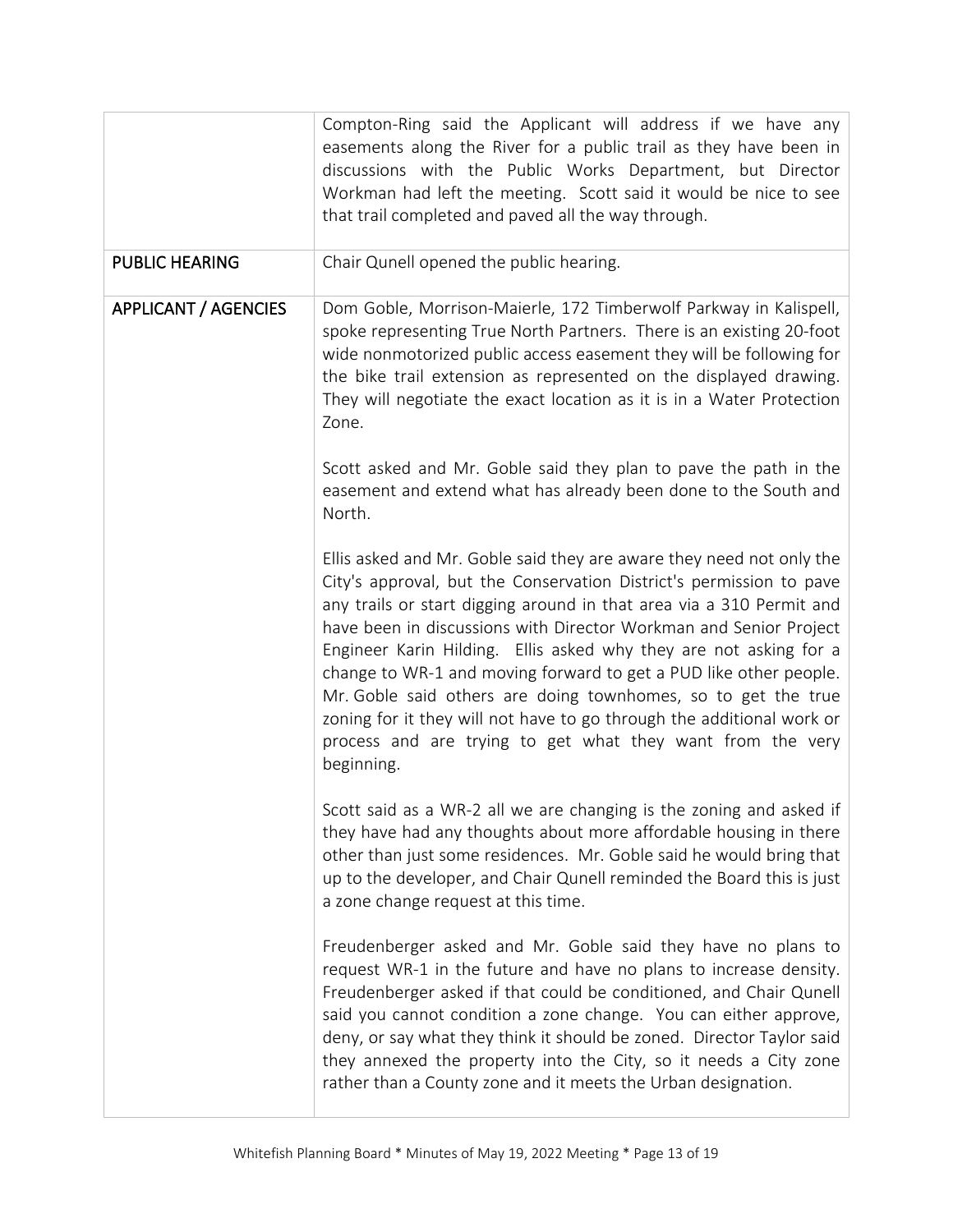|                                            | Chair Qunell asked and Compton-Ring said it is currently zoned<br>County R-3 which is closest to our WR-1 zone. He said he knows we<br>have a sewer easement there and asked and Compton-Ring said we<br>will ask for the right-of-way and get them to construct a road for<br>their project at the time of development. This is one lot and there is<br>already a house and business on the property so in order to do<br>anything else they have to subdivide, which is when we would get<br>roads, trails, and parks. Chair Qunell asked and Compton-Ring said it<br>is WR-1 zoning to the North and South from there, but this would<br>not be considered spot zoning because it meets the Growth Policy.<br>Urban designation is consistent with WR-1, WLR, and WR-2. Chair<br>Qunell said it seems strange to have a WR-2 portion in the middle of<br>two WR-1 zones but Director Taylor said what is built on the WR-1<br>zones is all multi-family connected. Typically, you do not see that in<br>WR-1 zones, but it was all done with PUDs and all the way to the<br>South of there is multiple attached housing projects. This is a more<br>honest approach in the sense the density they are looking at will not<br>have to go through another process and rezone to accomplish. Chair<br>Qunell said with a PUD they would have to prove there is a<br>significant public benefit as well. Director Taylor said this is similar<br>to the seven-acre project that came through Planning Board a<br>month or two ago and just got approved by the Council on the<br>opposite side of the road. This will be a major arterial and not<br>Suburban density; WR-2 provides more housing. |
|--------------------------------------------|---------------------------------------------------------------------------------------------------------------------------------------------------------------------------------------------------------------------------------------------------------------------------------------------------------------------------------------------------------------------------------------------------------------------------------------------------------------------------------------------------------------------------------------------------------------------------------------------------------------------------------------------------------------------------------------------------------------------------------------------------------------------------------------------------------------------------------------------------------------------------------------------------------------------------------------------------------------------------------------------------------------------------------------------------------------------------------------------------------------------------------------------------------------------------------------------------------------------------------------------------------------------------------------------------------------------------------------------------------------------------------------------------------------------------------------------------------------------------------------------------------------------------------------------------------------------------------------------------------------------------------------------------------------------------------------------------|
| <b>PUBLIC COMMENT</b>                      | There being no further comments, Chair Qunell closed the public<br>hearing and turned the matter over to the Planning Board for<br>consideration.                                                                                                                                                                                                                                                                                                                                                                                                                                                                                                                                                                                                                                                                                                                                                                                                                                                                                                                                                                                                                                                                                                                                                                                                                                                                                                                                                                                                                                                                                                                                                 |
| <b>MOTION / BOARD</b><br><b>DISCUSSION</b> | Ellis asked and Compton-Ring said the big building on the property<br>south of it is the old Depratu Ford building. Those lots shown behind<br>Depratu on Shiloh Avenue are 6- and 8-plexes (attached townhouses<br>with multi-units). The Applicant is interested in something similar<br>but not 6 or 8, only 2. Ellis asked and Compton-Ring said the back<br>part of the Les Schwab property is zoned WR-1 and the front is<br>zoned WB-2.                                                                                                                                                                                                                                                                                                                                                                                                                                                                                                                                                                                                                                                                                                                                                                                                                                                                                                                                                                                                                                                                                                                                                                                                                                                    |
|                                            | Scott made a motion, seconded by Linville, to adopt the findings of<br>fact within staff report WZC 22-03 as proposed by City Staff.                                                                                                                                                                                                                                                                                                                                                                                                                                                                                                                                                                                                                                                                                                                                                                                                                                                                                                                                                                                                                                                                                                                                                                                                                                                                                                                                                                                                                                                                                                                                                              |
|                                            | Ellis made a motion to change the WR-2 designation on the back<br>part of the property to WR-1. The motion failed for lack of a second.                                                                                                                                                                                                                                                                                                                                                                                                                                                                                                                                                                                                                                                                                                                                                                                                                                                                                                                                                                                                                                                                                                                                                                                                                                                                                                                                                                                                                                                                                                                                                           |
|                                            | Chair Qunell said he was tempted to second Ellis' motion as it                                                                                                                                                                                                                                                                                                                                                                                                                                                                                                                                                                                                                                                                                                                                                                                                                                                                                                                                                                                                                                                                                                                                                                                                                                                                                                                                                                                                                                                                                                                                                                                                                                    |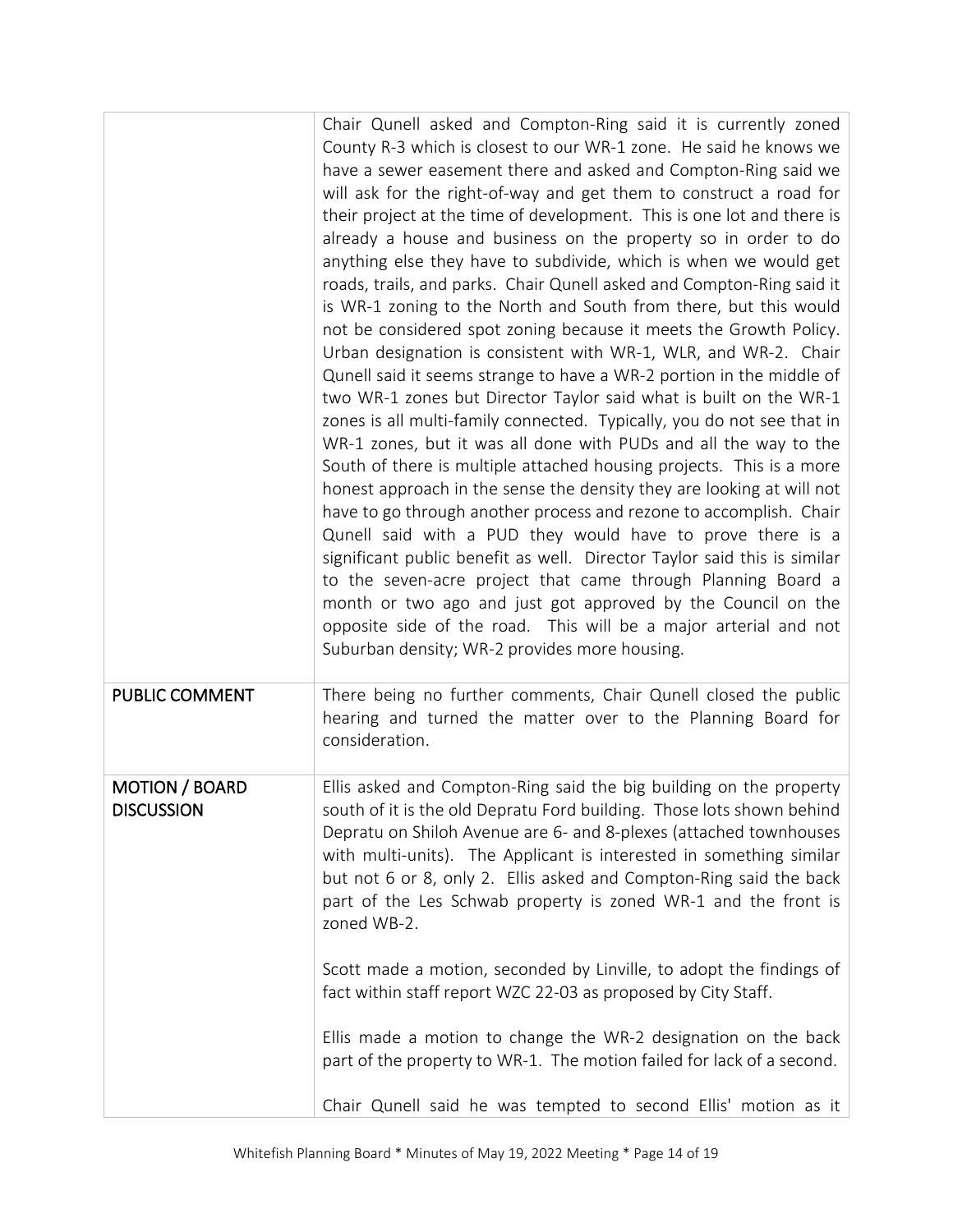|                                                                                                                                                                                         | concerns him to be surrounded by WR-1, but if they are going to do<br>anything significant changes (anything more than subdivide) they are<br>going to have to come back in through a process. He understands<br>the desire to not to not have to do that as it is very difficult. Chair<br>Qunell asked and Compton-Ring said without going through a bigger<br>subdivision process the most they could build on this is two-unit or<br>single-family. The two-unit would be a sublot; one parent track with<br>two sublots for two units and they would have to do a subdivision.<br>Anything they do will trigger having to build the road and trail as<br>well. |
|-----------------------------------------------------------------------------------------------------------------------------------------------------------------------------------------|---------------------------------------------------------------------------------------------------------------------------------------------------------------------------------------------------------------------------------------------------------------------------------------------------------------------------------------------------------------------------------------------------------------------------------------------------------------------------------------------------------------------------------------------------------------------------------------------------------------------------------------------------------------------|
|                                                                                                                                                                                         | Linville thinks for the Planning Board this is exploring different<br>options for building development and density in an area. It is not<br>necessarily setting a precedent, but rather looking at different<br>options for how we move forward with these types of developments<br>is something for us to note as a board. It is an opportunity to learn<br>from this and the PUD option going forward - what makes the most<br>sense for our community.                                                                                                                                                                                                           |
| <b>VOTE</b>                                                                                                                                                                             | The motion passed 5-1 with Ellis voting in opposition. The matter is<br>scheduled to go before the Council on June 20, 2022.                                                                                                                                                                                                                                                                                                                                                                                                                                                                                                                                        |
| <b>PUBLIC HEARING 3:</b><br><b>WOLF AUTO GROUP</b><br><b>CONDITIONAL USE</b><br>PERMIT AMENDMENT<br><b>REQUEST</b><br>Listed on published agenda as<br>Public Hearing No. 4.<br>7:48 pm | A request by Wolf Auto Group for an amendment to an existing<br>Conditional Use Permit (WCUP 21-10) to remove a condition (No. 7)<br>regarding landscaping. The property is currently developed with a<br>commercial building and is zoned WB-2 (Secondary Business<br>District). The property is located at 6331 Highway 93 South and can<br>be legally described as Tract 1BE, Tract 3E in E1/2SE1/4 in S1 T30N<br>R22W, P.M., M., Flathead County, Montana.                                                                                                                                                                                                      |
| <b>STAFF REPORT</b><br><b>WCUP 21-22</b><br>(Osendorf)                                                                                                                                  | Planner Osendorf reviewed her staff report and findings. As of the<br>writing of WCUP 21-22, three public comments had been received,<br>all against the requested amendment; three additional comments,<br>also all against, have been received since then.                                                                                                                                                                                                                                                                                                                                                                                                        |
|                                                                                                                                                                                         | Staff recommended the Whitefish Planning Board adopt the findings<br>of fact within staff report WCUP 21-22 and the application to amend<br>WCUP 21-10 be recommended for <b>denial</b> to the Whitefish City<br>Council.                                                                                                                                                                                                                                                                                                                                                                                                                                           |
| <b>BOARD QUESTIONS</b><br>OF STAFF                                                                                                                                                      | Chair Qunell said condition No. 6 stated, "All on-site landscaping<br>must be improved and maintained to reach full compliance with the<br>Landscaping Chapter prior to the start of business." He asked and                                                                                                                                                                                                                                                                                                                                                                                                                                                        |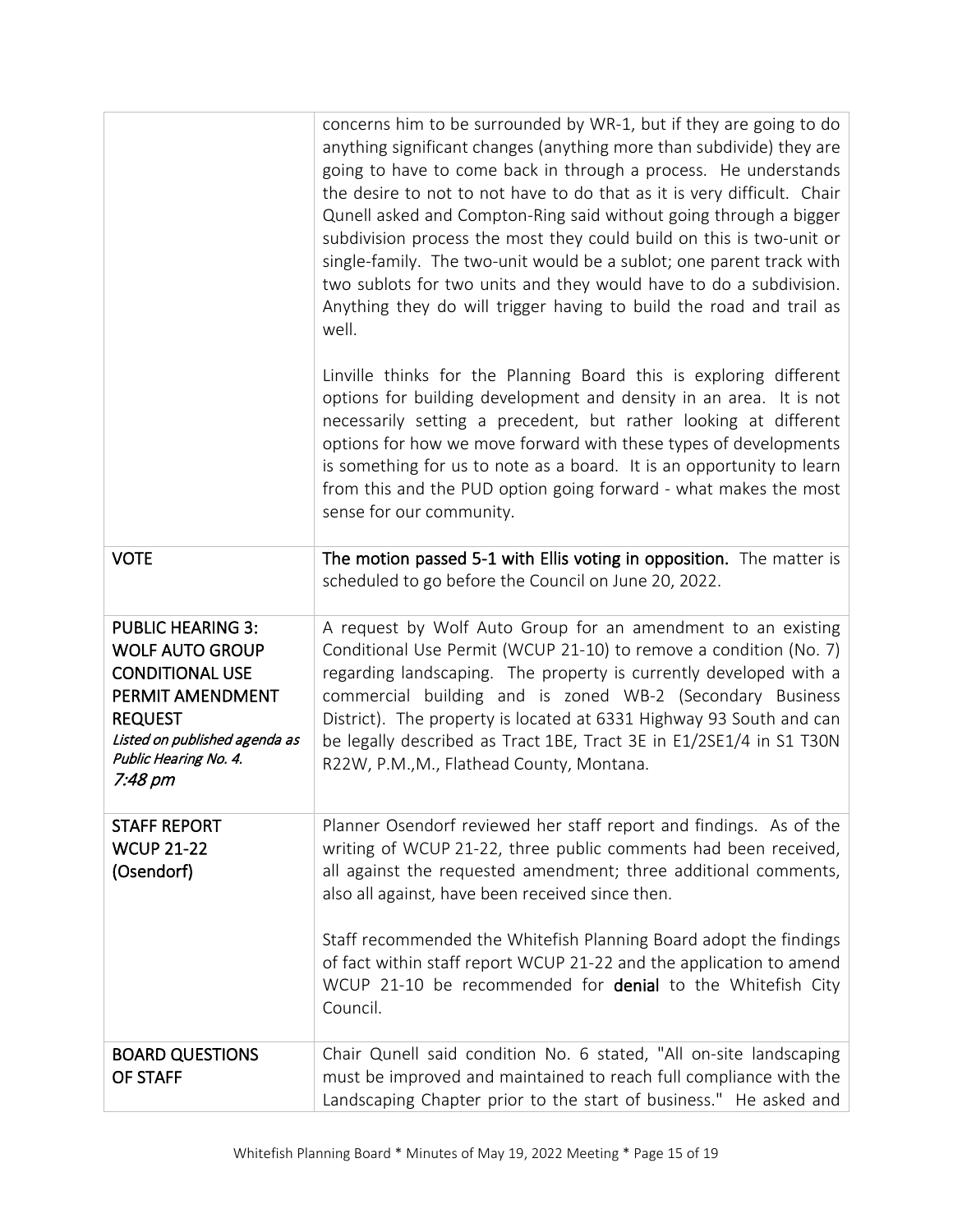|                             | Osendorf said that does not include the extra condition; since that is                                                                                                                                                                                                                                                                                                                                                                                                                                                                                                                                                                                                                                                                                                                                                                                                                                                                                                                                                                                                                                                                                                                                                                                                                                                                                                                                                                                                                                                                                                                                                                                                     |
|-----------------------------|----------------------------------------------------------------------------------------------------------------------------------------------------------------------------------------------------------------------------------------------------------------------------------------------------------------------------------------------------------------------------------------------------------------------------------------------------------------------------------------------------------------------------------------------------------------------------------------------------------------------------------------------------------------------------------------------------------------------------------------------------------------------------------------------------------------------------------------------------------------------------------------------------------------------------------------------------------------------------------------------------------------------------------------------------------------------------------------------------------------------------------------------------------------------------------------------------------------------------------------------------------------------------------------------------------------------------------------------------------------------------------------------------------------------------------------------------------------------------------------------------------------------------------------------------------------------------------------------------------------------------------------------------------------------------|
|                             | pre-existing it just means that what is there needs to be maintained.                                                                                                                                                                                                                                                                                                                                                                                                                                                                                                                                                                                                                                                                                                                                                                                                                                                                                                                                                                                                                                                                                                                                                                                                                                                                                                                                                                                                                                                                                                                                                                                                      |
| <b>PUBLIC HEARING</b>       | Chair Qunell opened the public hearing.                                                                                                                                                                                                                                                                                                                                                                                                                                                                                                                                                                                                                                                                                                                                                                                                                                                                                                                                                                                                                                                                                                                                                                                                                                                                                                                                                                                                                                                                                                                                                                                                                                    |
| <b>APPLICANT / AGENCIES</b> | Phil Wolf, Wolf Auto, PO Box 836 in Buffalo, Wyoming, said they<br>came here about a year ago and they were not really in town and<br>not aware of all the conditions. They did not have many problems<br>with them except for condition No. 7. It got passed and they<br>protested it for several reasons including that it does not statutorily<br>meet the guidelines of landscaping abutting residential. It exceeds<br>the 20-foot requirement to residential. They abut Shiloh Avenue,<br>not residential. The other common sense thing is that building was<br>there 30-35 years before any of the residential buildings.<br>To<br>aesthetically make that any type of an improvement to the<br>townhomes, you would be looking at 30-to 40-foot trees as the<br>building sits up above the residences. It is not feasible to put types<br>of landscaping without spending a small fortune to put in boulders<br>and big trees. In their time on that property, this strip has become<br>the dog walking/pooping capital of Whitefish and it is nasty along<br>that street. If they had put anything in there it would have been<br>destroyed because of the abuse of the residents, and the majority<br>come from the townhomes. For some reason, the west side of the<br>street gets the dog traffic. Statutorily, he does not think it abuts<br>residential property; it abuts Shiloh, and that street will continue<br>north through Whitefish Avenue in the future, and it will become a<br>higher speed road as it improves. He does not see what benefit can<br>be gained by putting 6-feet high shrubbery, trees, grass, etc., that<br>would be acceptable. |
|                             | Chair Qunell said condition No. 7 says, "Prior to the commencement<br>of business, a 20-foot landscaping buffer must be added " He<br>asked and Mr. Wolf said they are open for business but posted a<br>bond or letter of credit for \$10,000 he thinks. Osendorf said an<br>agreement went through City Attorney Angie Jacobs and she figured<br>it out. We did not have a landscaping plan so they upped the bond<br>amount a little bit so there is a pretty decent bond if it were not to<br>end up happening.<br>Beckham asked and Mr. Wolf said the neighbors from Shiloh Avenue<br>are coming onto his property with their dogs. It is a constant<br>problem, and he does not see what can be done other than putting                                                                                                                                                                                                                                                                                                                                                                                                                                                                                                                                                                                                                                                                                                                                                                                                                                                                                                                                              |
|                             | up a fence to keep that on Shiloh, but that would not be<br>aesthetically pleasing either as there is so much dog poop there.                                                                                                                                                                                                                                                                                                                                                                                                                                                                                                                                                                                                                                                                                                                                                                                                                                                                                                                                                                                                                                                                                                                                                                                                                                                                                                                                                                                                                                                                                                                                              |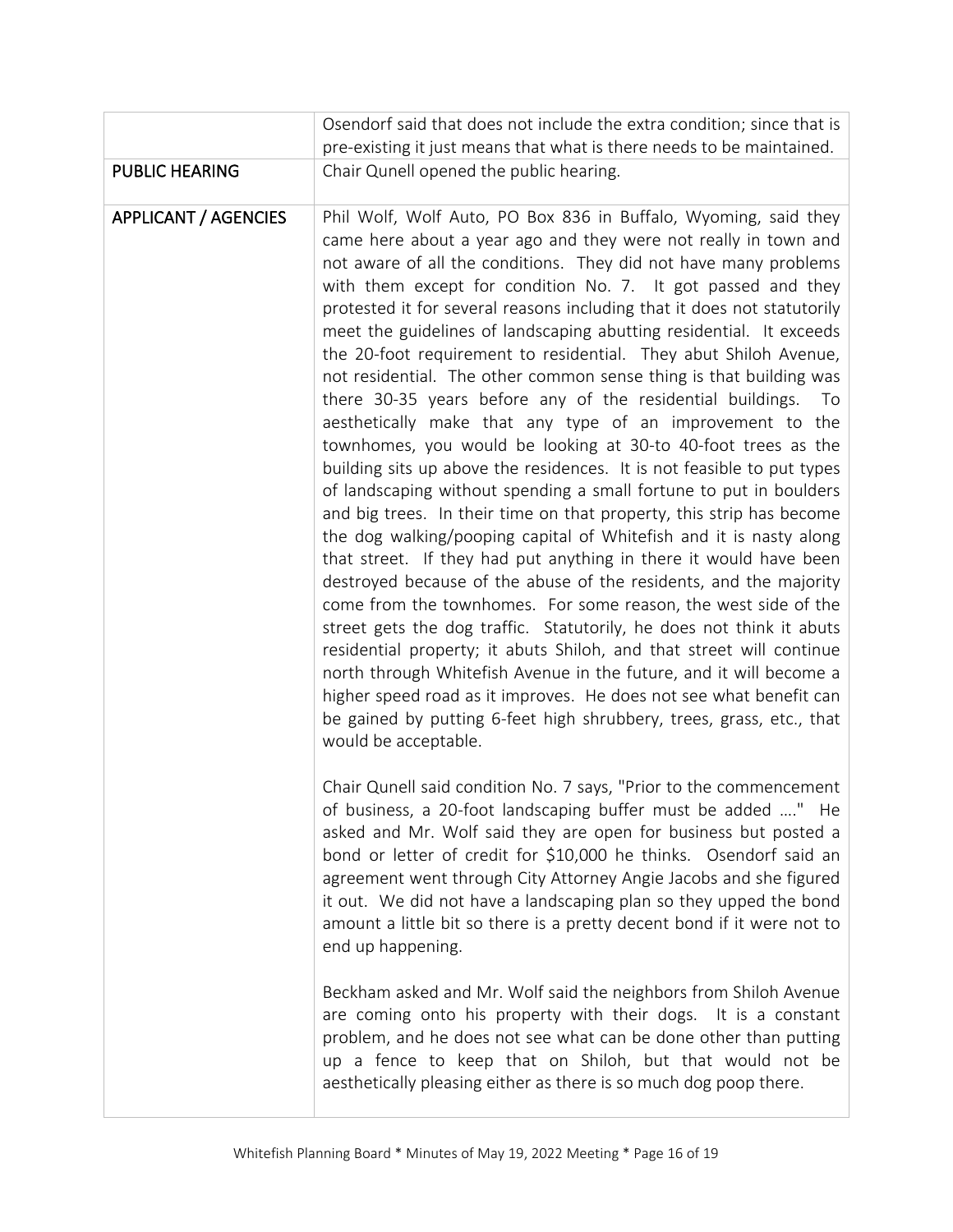| PUBLIC COMMENT                             | There being no comments, Chair Qunell closed the public hearing<br>and turned the matter over to the Planning Board for consideration.                                                                                                                                                                                                                                                                                                                                                                                                                                                                                                                                                                                                                                                                                          |
|--------------------------------------------|---------------------------------------------------------------------------------------------------------------------------------------------------------------------------------------------------------------------------------------------------------------------------------------------------------------------------------------------------------------------------------------------------------------------------------------------------------------------------------------------------------------------------------------------------------------------------------------------------------------------------------------------------------------------------------------------------------------------------------------------------------------------------------------------------------------------------------|
| <b>MOTION / BOARD</b><br><b>DISCUSSION</b> | Chair Qunell said regarding the buffer, we just approved the zone<br>change and ostensibly there will be a street that goes through there.<br>He asked and Osendorf said the new businesses that are going to be<br>WB-2 on the West side of that new street will be required to have a<br>20-foot landscape buffer at the time of development if it is<br>developed as commercial. If it is not developed as commercial, they<br>can do multi-family in the WB-2; there is a setback from the road.                                                                                                                                                                                                                                                                                                                            |
|                                            | Freudenberger asked Compton-Ring if Don K and Wright's Furniture<br>had to do a setback along the same corridor for the same reason - to<br>protect from the Shiloh Avenue units. Compton-Ring said she thinks<br>Wright's Furniture might pre-date that. Don K was required to put in<br>sidewalks as well as a buffer and street trees when he came in for a<br>CUP to remodel his building. Chair Qunell asked and Director Taylor<br>said it is standard procedure to have buffering against a right-of-way,<br>but Mr. Wolf brings up a point that if there is a right-of-way in<br>between is that truly adjacent to a residential property.                                                                                                                                                                              |
|                                            | Osendorf clarified that generally this would not have been a<br>condition, but there were a lot of comments from the neighbors<br>who were interested in having some extra buffering, so they used<br>those regulations as a template to help figure out that condition.<br>Director Taylor said it was not a change of use technically except for<br>the fact that the auto shop was vacant for more than 18 months. In<br>between, the Council changed the zoning so automobile dealerships<br>were a conditional use where they used to be a permitted use.<br>Because it is now a conditional use to have an auto dealership, even<br>though it had been one for the last thirty year, triggered Mr. Wolf to<br>have to come in for a Conditional Use Permit. That provided an<br>opportunity to add additional conditions. |
|                                            | Ellis asked and Osendorf said the sidewalk stops south of there.                                                                                                                                                                                                                                                                                                                                                                                                                                                                                                                                                                                                                                                                                                                                                                |
|                                            | Chair Qunell asked and Compton-Ring said we required Don K to put<br>It has not been built yet, but plans have been<br>in a sidewalk.<br>submitted.                                                                                                                                                                                                                                                                                                                                                                                                                                                                                                                                                                                                                                                                             |
|                                            | Linville made a motion, seconded by Beckham, to deny WCUP 21-22.                                                                                                                                                                                                                                                                                                                                                                                                                                                                                                                                                                                                                                                                                                                                                                |
|                                            | Linville said part of our gatekeeping for the community of Whitefish<br>is to enhance neighborhoods and our respect as neighbors. Having a                                                                                                                                                                                                                                                                                                                                                                                                                                                                                                                                                                                                                                                                                      |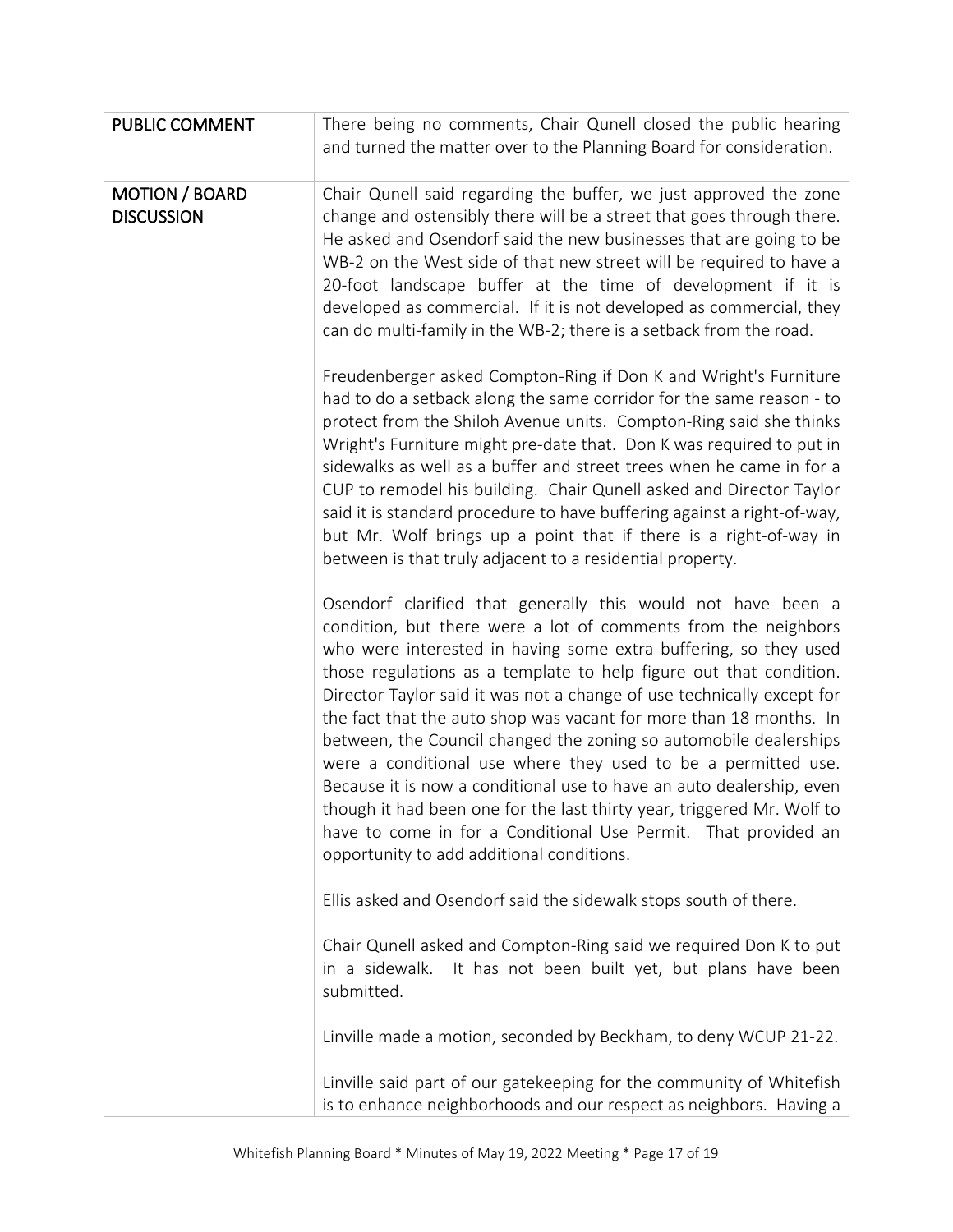|                            | condition added when there is awareness and public comment and<br>neighbors coming to support that condition and then removing it a<br>year later without the same public presence seems like not the point<br>of adding those conditions in the first place or meeting the<br>neighbors' requests and being a good neighbor in our community.<br>Landscaping is always something we support as far as having a<br>pleasing entrance into our town and something as good neighbors<br>we are usually eager to do. We approached this topic in a different<br>manner with the Town Pump on the corner. Having landscaping at<br>the entrance to our town and how we manage, support, and enforce<br>that is important. She suggested adding dog bags as well would be a<br>positive thing we could look at. |
|----------------------------|------------------------------------------------------------------------------------------------------------------------------------------------------------------------------------------------------------------------------------------------------------------------------------------------------------------------------------------------------------------------------------------------------------------------------------------------------------------------------------------------------------------------------------------------------------------------------------------------------------------------------------------------------------------------------------------------------------------------------------------------------------------------------------------------------------|
|                            | Chair Qunell said with a WB-2 zone abutting residential zones, we<br>expect some sort of buffer in between, whether there is a road or<br>right-of-way there or not. In the future as the WB-2 develops to the<br>North there will be some buffering. It has been a car dealership for a<br>long time and the use did not change, but the rules changed; he will<br>be supporting the motion to deny.                                                                                                                                                                                                                                                                                                                                                                                                      |
|                            | Scott said the other thing to consider is this landscaping buffer is not<br>30- and 40-foot tall trees; just 6-foot was specified he thinks as far as<br>a landscaping buffer. He does not think it would be a big deal to put<br>in half a dozen trees and bushes in there.                                                                                                                                                                                                                                                                                                                                                                                                                                                                                                                               |
| <b>VOTE</b>                | The motion to deny passed unanimously. The matter is scheduled to<br>go before the Council on June 6, 2022.                                                                                                                                                                                                                                                                                                                                                                                                                                                                                                                                                                                                                                                                                                |
| <b>GOOD AND</b><br>WELFARE | Matters from Board. None.<br>1.                                                                                                                                                                                                                                                                                                                                                                                                                                                                                                                                                                                                                                                                                                                                                                            |
| 8:00 pm                    | Matters from Staff. Director Taylor said this is Osendorf's last<br>Planning Board meeting as she will remain living in Whitefish but is<br>going back to work for Missoula fully remote in a similar position.<br>She will be missed.                                                                                                                                                                                                                                                                                                                                                                                                                                                                                                                                                                     |
|                            | Compton-Ring said the Transportation Plan is working its way<br>through the process. City Council had a work session on Monday<br>night, and she was hoping we might get a work session with Planning<br>Board before holding a public hearing as it is a big document.<br>Linville and Beckham requested the work session begin at 5:00 pm<br>rather than at the end of the June 16 Planning Board meeting and<br>continue following the meeting if necessary and Director Taylor said<br>dinner could be provided.<br>Compton-Ring said she thinks there are only two simpler items<br>on the agenda for the June meeting.                                                                                                                                                                               |